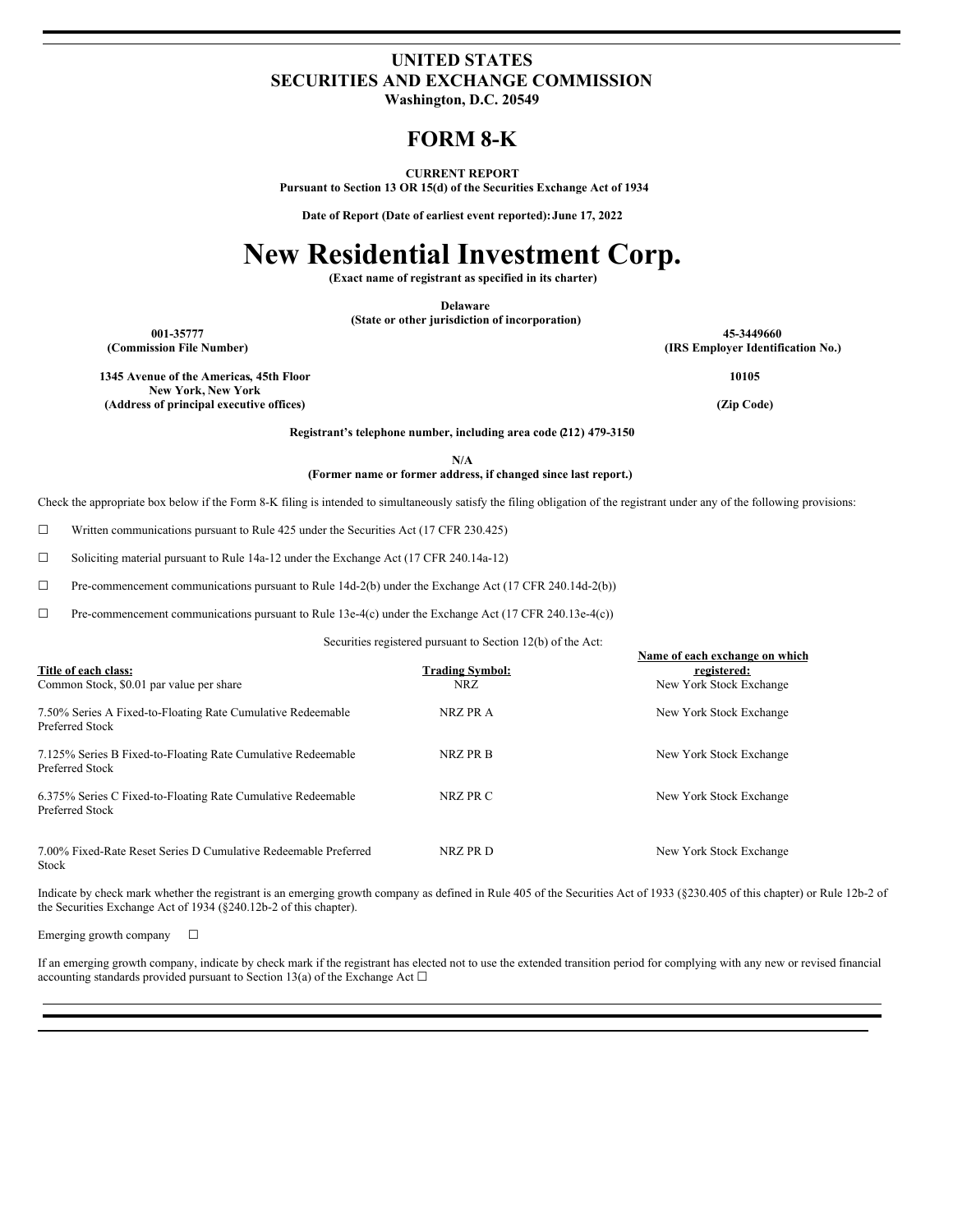#### **Item 1.01. Entry into a Material Definitive Agreement.**

On June 17, 2022, New Residential Investment Corp. (the "Company") entered into definitive agreements with its external manager, FIG LLC (the "Manager"), to internalize the Company's management function and operate as an internally managed real estate investment trust (the "Internalization"), effective upon the entry into the Internalization Agreement (as defined below) (such time, the "Effective Time" and June 17, 2022, the "Effective Date"). Since the completion of the spin-off of the Company from Drive Shack Inc. (formerly Newcastle Investment Corp.) on May 15, 2013, the Manager has been responsible for managing the Company's operations, subject to the supervision of the Company's board of directors. As described in more detail below, on June 17, 2022, the Company agreed with the Manager to terminate the Third Amended and Restated Management and Advisory Agreement, dated as of May 7, 2015 (the "Management and Advisory Agreement"), between the Company and the Manager, and arranged for the Manager to continue to provide certain services for a transition period.

Each of the agreements described under this Item 1.01, and the transactions contemplated thereby, were negotiated and unanimously approved by a special committee (the "Special Committee") comprised solely of Kevin Finnerty, Patrice Le Melle, Pamela Lenehan, Robert McGinnis, David Saltzman and Andrew Sloves, each of whom are independent and disinterested members of the board of directors of the Company. The Special Committee was advised by independent counsel and an independent financial advisor.

#### *Internalization Agreement*

On June 17, 2022, the Company entered into an Internalization Agreement (the "Internalization Agreement") with the Manager. Under the Internalization Agreement, the Management and Advisory Agreement was terminated at the Effective Time, except that certain indemnification and other obligations will survive. In connection with the termination of the Management and Advisory Agreement, the Company has agreed to pay \$400 million to the Manager, with \$200 million paid on the Effective Date, \$100 million payable on September 15, 2022 and \$100 million payable on December 15, 2022 (less an agreed amount payable by the Manager to the Company related to the pre-Internalization portion of certain annual bonuses for 2022). As described in the Internalization Agreement, the Company has made or intends to extend offers of employment to certain employees of the Manager or its affiliates who provide services to the Company, including the persons who currently serve as the Chief Executive Officer & President (as described below under Item 5.02) and the Chief Financial Officer and Chief Accounting Officer of the Company. The terms of any offer letters or similar employment arrangements that are entered into between the Company and the person who currently serves as the Chief Financial Officer and Chief Accounting Officer of the Company will be described in subsequent filings in accordance with applicable disclosure rules. Under the Internalization Agreement, the Manager has agreed not to, without the prior written consent of the Company, sell or otherwise transfer or dispose of any shares of capital stock of the Company or any securities convertible into, or exercisable or exchangeable for, shares of capital stock of the Company held by the Manager immediately prior to the Effective Time for 90 days after the Effective Date, subject to certain exceptions. The Manager has also agreed to be subject to certain non-solicitation restrictions for a period of five years following August 1, 2022 relating to the employees of the Manager who accept employment with the Company pursuant to the terms of Internalization Agreement.

The information set forth herein with respect to the Internalization Agreement is qualified in its entirety by the full text of the Internalization Agreement, which is filed as Exhibit 10.1 hereto and incorporated into this Item 1.01 by reference.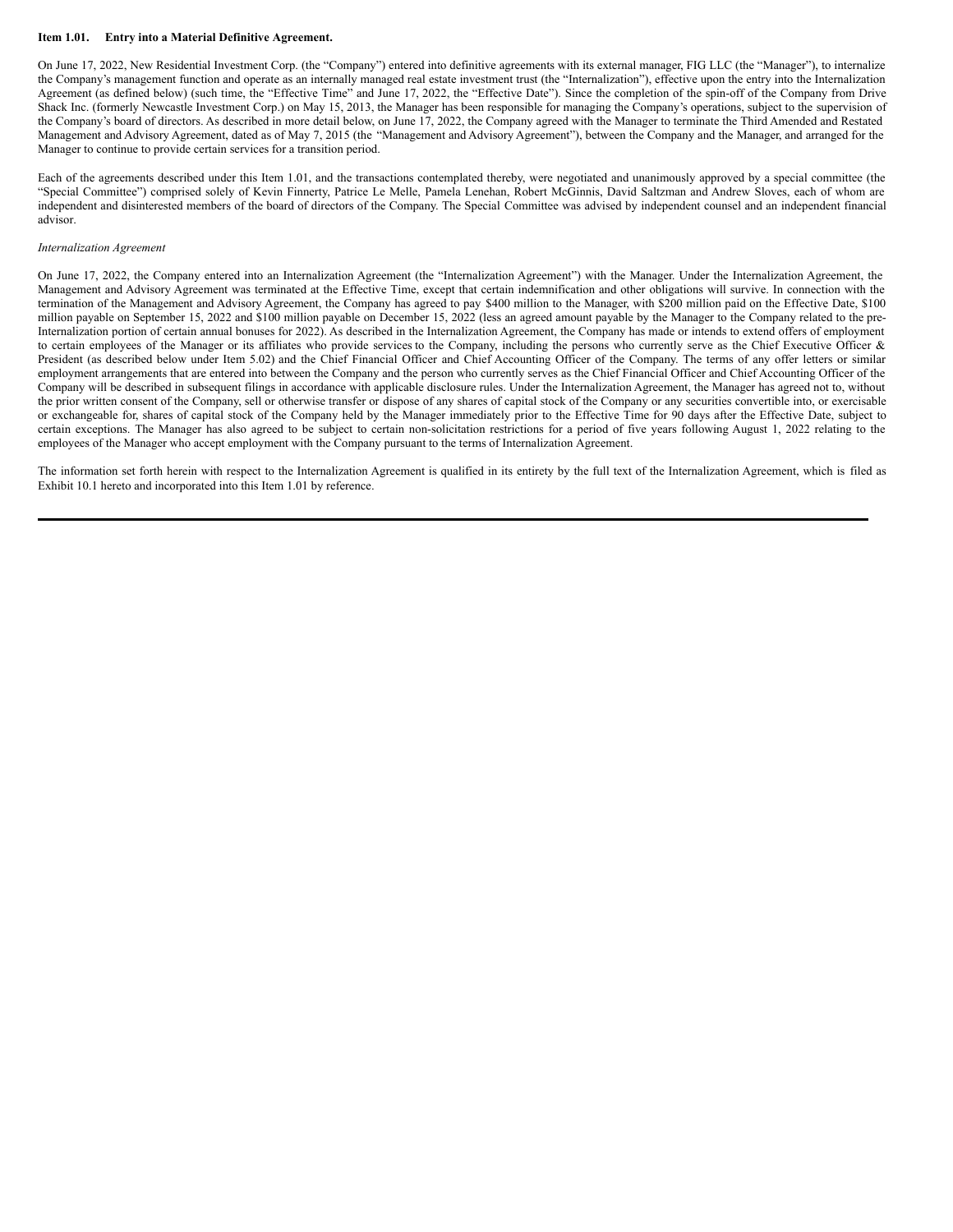#### *Transition Services Agreement*

On June 17, 2022, the Company also entered into a Transition Services Agreement (the "Transition Services Agreement") with the Manager. Under the Transition Services Agreement, the Manager is required to continue to provide the Company with all of the services provided by the Manager to the Company and its affiliates immediately prior to the Effective Date (the "Services") for a transition period during which the Company will procure alternative providers. The Services will be provided for a fee intended to be equal to the Manager's cost of providing the Services, including the allocated cost of, among other things, overhead, employee wages and compensation, rent and related real estate expenses and actually incurred out-of-pocket expenses. The Company may elect to terminate any individual Service at any time upon written notice to the Manager. The Transition Services Agreement will terminate on the earliest to occur of (i) the date on which no remaining Service is to be provided under the Transition Services Agreement or (ii) December 31, 2022, unless terminated earlier (x) by mutual agreement of the parties, (y) by either the Manager or the Company in the event of a material breach by the non-terminating party that is not cured within thirty (30) days following written notification thereof, or (z) by the Manager if the Company fails to pay any sum overdue and payable for a period of at least thirty (30) days.

The information set forth herein with respect to the Transition Services Agreement is qualified in its entirety by the full text of the Transition Services Agreement, which is filed as Exhibit 10.2 hereto and incorporated into this Item 1.01 by reference.

#### **Item 1.02. Termination of a Material Definitive Agreement.**

The information set forth in Item 1.01 with respect to the termination of the Management and Advisory Agreement is incorporated by reference into this Item 1.02.

#### Item 5.02. Departure of Directors or Certain Officers; Election of Directors; Appointment of Certain Officers; Compensatory Arrangements of Certain Officers.

In connection with the Internalization, on the Effective Date, the Company entered into an employment agreement (the "Employment Agreement"), with Michael Nierenberg, the Company's Chief Executive Officer. Pursuant to the terms of the Employment Agreement, beginning as of the Effective Date, the initial employment term will be for five years, subject to automatic annual renewals thereafter.

From the Effective Date through December 31, 2022, the Company will pay Mr. Nierenberg a base salary at the annualized rate of \$1,250,000. For 2022, Mr. Nierenberg will also have a target cash bonus amount of \$1,875,000, of which Mr. Nierenberg will be eligible earn from 0% to 200%, as determined at the discretion of the Compensation Committee of the board of directors of the Company (the "Compensation Committee"). In addition, as soon as reasonably practicable after the Effective Date, Mr. Nierenberg will receive an equity grant of restricted common stock of the Company equal to \$5,000,000 divided by the closing price of such stock on the New York Stock Exchange on the grant date, with such award vesting ratably over three years following the grant date.

Effective as of January 1, 2023, Mr. Nierenberg will be entitled to receive an annual base salary of \$1,250,000. Beginning in 2023, Mr. Nierenberg will also have an annual target cash bonus amount of \$5,000,000 during the employment term, of which Mr. Nierenberg will be eligible to earn from 0% to 200% based on various financial, strategic and individual performance metrics established by the Compensation Committee each year. In addition, Mr. Nierenberg will receive annual long-term incentive awards having a target grant date value of \$8,750,000, of which 50% will be in the form of performance-based awards and 50% will be in the form of time-based awards. The annual performance-based awards will be eligible to be earned from 0% of target (for performance below threshold levels) up to 150% of target (for performance at or above maximum levels).

In the event of certain qualifying terminations of employment by the Company or Mr. Nierenberg, Mr. Nierenberg will be entitled to (w) cash severance equal to two times the sum of his base salary and target annual bonus, (x) a prorated target bonus for the year of termination, (y) 18 months of health insurance premiums, subject to adjustment, and (z) accelerated vesting of time-based awards that would have become vested during the two-year period following the qualifying termination and continuing eligibility to earn a pro rata portion of any performance-based equity awards granted to him based on actual performance through the end of the original performance period. If the qualifying termination occurs in the twenty-four month period following a change in control, outstanding time-based awards will instead become fully vested and Mr. Nierenberg will be eligible to earn performance-based awards based on actual performance during the applicable performance period.

Mr. Nierenberg will also be subject to certain post-employment non-competition and non-solicitation covenants for a 24 month period following any termination of employment, as well as a covenant not to disclose confidential information.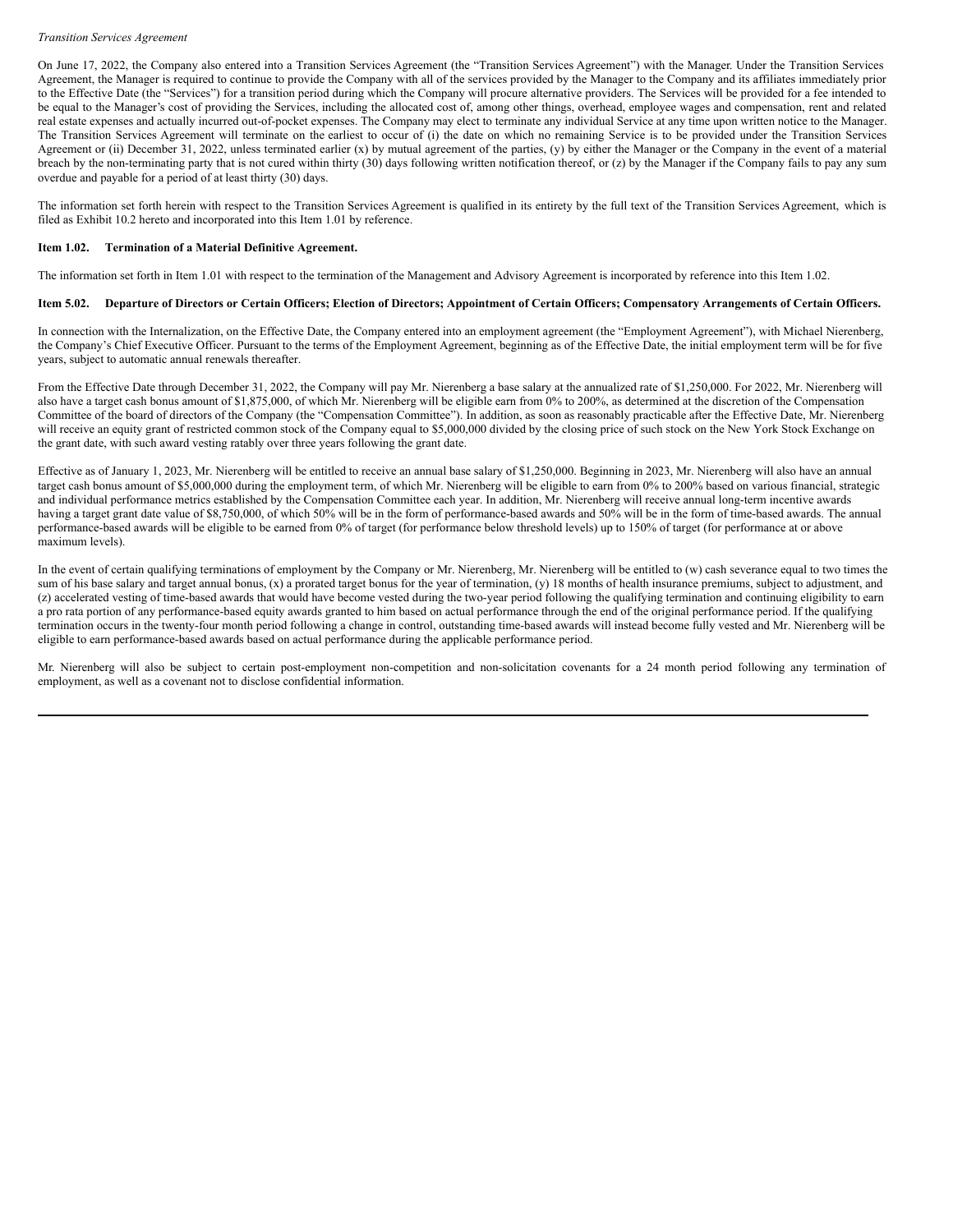The information set forth herein with respect to the Employment Agreement is qualified in its entirety by the full text of the Employment Agreement, which will be filed in a subsequent filing with the U.S. Securities and Exchange Commission and incorporated into this Item 5.02 by reference.

#### **Item 8.01. Other Events.**

On June 17, 2022, the Company issued a press release describing the Internalization, the plans to change the Company's name to Rithm Capital Corp. (NYSE: RITM) and related matters. The name change is expected to take effect on or about August 1, 2022 pursuant to customary notices. A copy of the press release is included as Exhibit 99.1 to this report and incorporated by reference herein.

#### **Forward Looking Statements**

Certain information in this Current Report on Form 8-K may constitute "forward-looking statements" within the meaning of the Private Securities Litigation Reform Act of 1995, including, but not limited to, statements regarding the internalization of the Company's management and the potential costs and benefits thereof, expected postinternalization employees and the number of estimated weighted average diluted shares as of June 30, 2022. These statements are not historical facts. They represent management's current expectations regarding future events and are subject to a number of trends and uncertainties, many of which are beyond the Company's control, which could cause actual results to differ materially from those described in the forward-looking statements. These risks and uncertainties include, but are not limited to, risks and uncertainties relating to the Company's ability to successfully manage the transition to self-management and the ability to achieve expected cost savings or the timing thereof; unanticipated difficulties financing the Internalization; unanticipated expenditures relating to or liabilities arising from the Internalization; litigation or regulatory issues relating to the Internalization; and the impact of the Internalization on relationships with, and potential difficulties retaining, the Company's executive officers, employees and directors on a go-forward basis. Accordingly, you should not place undue reliance on any forward-looking statements contained herein. For a discussion of some of the risks and important factors that could affect such forward-looking statements, see the sections entitled "Cautionary Statements Regarding Forward Looking Statements," "Risk Factors" and "Management's Discussion and Analysis of Financial Condition and Results of Operations" in the Company's most recent annual and quarterly reports and other filings filed with the U.S. Securities and Exchange Commission, which are available on the Company's website (www.newresi.com). New risks and uncertainties emerge from time to time, and it is not possible for the Company to predict or assess the impact of every factor that may cause its actual results to differ from those contained in any forward-looking statements. Forward-looking statements contained herein speak only as of the date of this Current Report on Form 8-K, and the Company expressly disclaims any obligation to release publicly any updates or revisions to any forward-looking statements contained herein to reflect any change in the Company's expectations with regard thereto or change in events, conditions or circumstances on which any statement is based.

#### **Item 9.01. Financial Statements and Exhibits.**

(d) Exhibits.

| Exhibit       |                                                                                                                 |
|---------------|-----------------------------------------------------------------------------------------------------------------|
| <b>Number</b> | <b>Description</b>                                                                                              |
| $10.1*$       | Internalization Agreement, dated June 17, 2022, by and between New Residential Investment Corp. and FIG LLC     |
|               |                                                                                                                 |
| 10.2          | Transition Services Agreement, dated June 17, 2022, by and between New Residential Investment Corp. and FIG LLC |
|               |                                                                                                                 |
| 99.1          | Press Release, dated June 17, 2022                                                                              |
|               |                                                                                                                 |
| 104           | Cover Page Interactive Data File (embedded within the Inline XBRL document)                                     |
|               |                                                                                                                 |

\* Certain schedules or similar attachments to this exhibit have been omitted in accordance with Item 601(a)(5) of Regulation S-K. The Company agrees to furnish supplementally a copy of all omitted schedules or similar attachments to the Securities and Exchange Commission upon its request.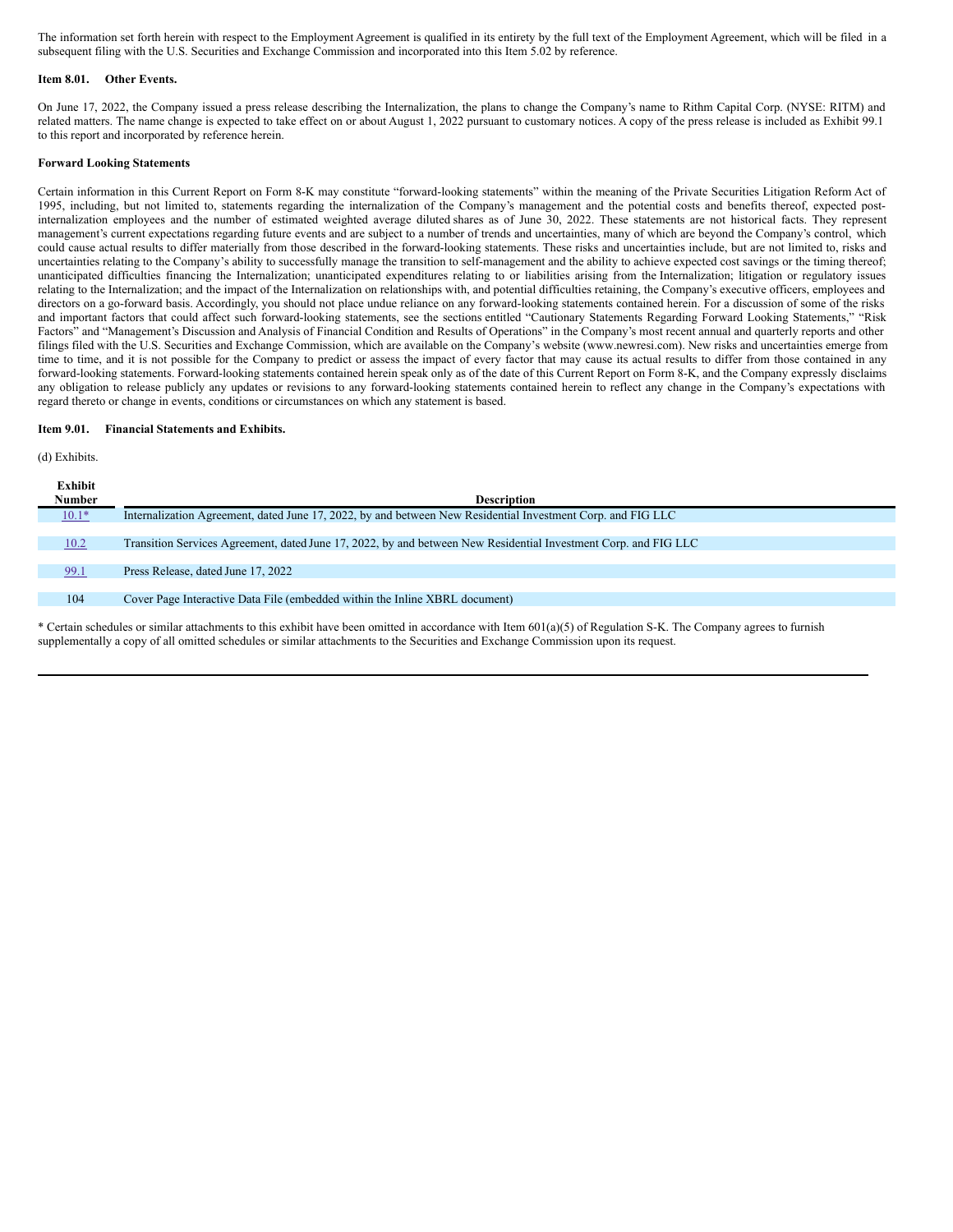#### **SIGNATURES**

Pursuant to the requirements of the Securities Exchange Act of 1934, the registrant has duly caused this report to be signed on its behalf by the undersigned hereunto duly authorized.

Date: June 17, 2022

NEW RESIDENTIAL INVESTMENT CORP. (Registrant)

By: /s/ Nicola Santoro, Jr. Nicola Santoro, Jr. Chief Financial Officer and Chief Accounting Officer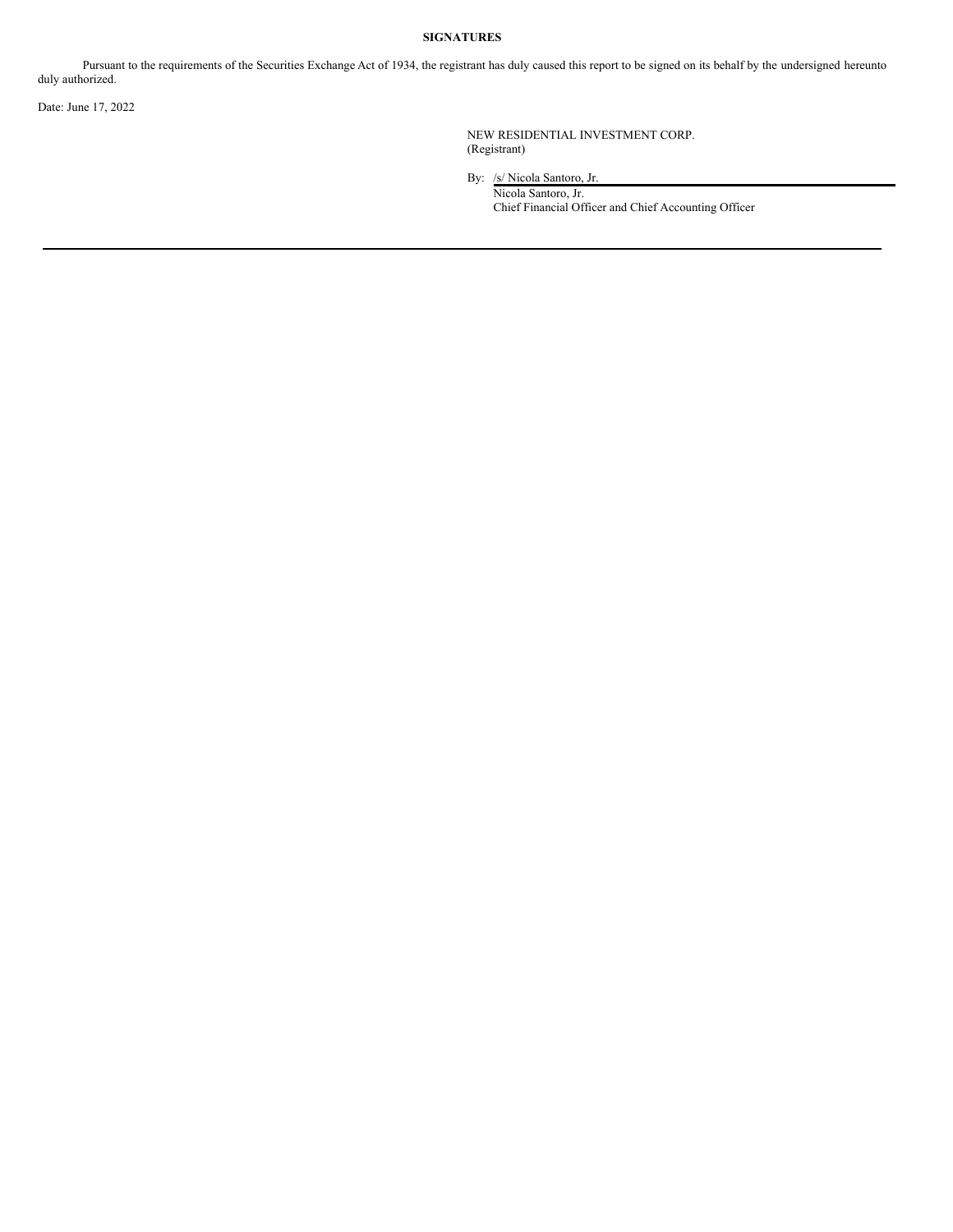#### INTERNALIZATION AGREEMENT

This INTERNALIZATION AGREEMENT (this "Agreement"), dated as of June 17, 2022, is made by and between NEW RESIDENTIAL INVESTMENT CORP., a Delaware corporation (the "Company"), and FIG LLC, a Delaware limited liability company (the "Manager"). The Company and the Manager are collectively referred to as the "Parties" and each individually as a "Party." Capitalized terms used but not defined herein shall have the meanings given in the Management Agreement (as defined below).

#### WITNESSETH:

WHEREAS, the Company is externally managed by the Manager pursuant to the Third Amended and Restated Management and Advisory Agreement, dated as of May 7, 2015 (the "Management Agreement"), by and between the Company and the Manager;

WHEREAS, a special committee of the board of directors of the Company, composed entirely of independent and disinterested directors (the 'Special Committee"), has determined that it is in the best interests of the Company and its stockholders to internalize management and operations of the Company and to enter into this Agreement and consummate the transactions contemplated hereby;

WHEREAS, the Parties have therefore agreed to enter into this Agreement in order to provide for an effective transition of management and operations of the Company from the Manager to the Company; and

WHEREAS, concurrently with the entry into this Agreement, the Parties are entering into a Transition Services Agreement with respect to certain services that will be performed for a transition period after the date hereof (the "TSA").

NOW, THEREFORE, in consideration of the foregoing and the respective representations, warranties, covenants and agreements set forth herein, and intending to be legally bound hereby, subject to the conditions and other terms herein set forth, the Parties hereby agree as follows:

#### ARTICLE I

#### Internalization

SECTION 1.01. Internalization. Effective as of the entry into this Agreement (such time, the "Effective Time," and the date of the entry into this Agreement, the "Effective Date"), the Management Agreement is hereby terminated, except that Sections 11 (with respect to acts or omissions occurring on or before the Effective Time and subject to the limitations set forth in Section 6.01 of this Agreement), 18 (provided, that with respect to notices to the Company or the Manager thereunder, such notices shall be provided to the applicable address therefor set forth in Section 8.03 hereof), 19, 21-23, 25 and 26 of the Management Agreement shall survive indefinitely (the "Internalization").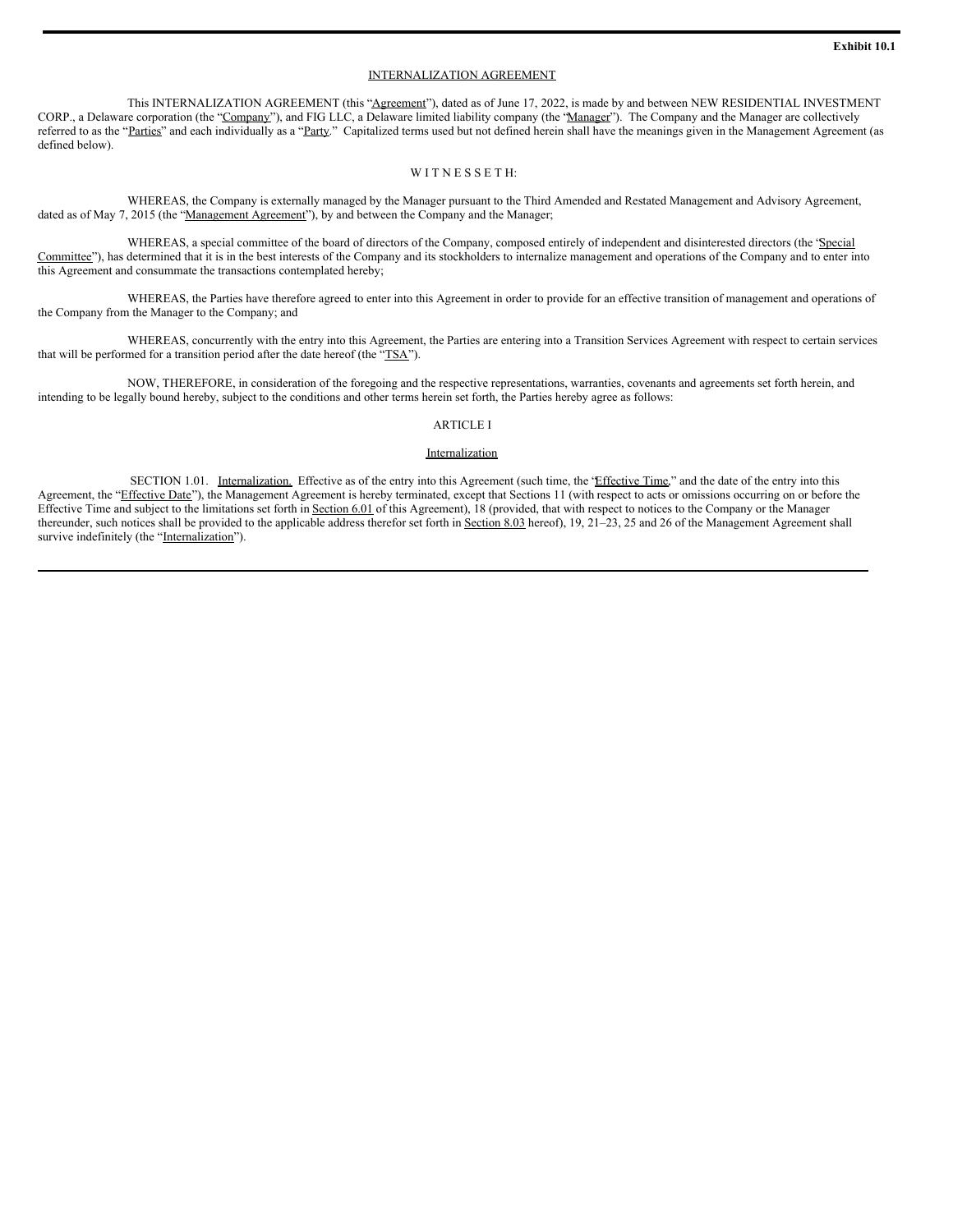SECTION 1.02. Internalization Payment. As consideration for the Internalization, (i) on the Effective Date, the Company shall make a one-time payment to the Manager of \$200,000,000 by wire transfer of immediately available funds to the account(s) previously specified by the Manager, (ii) on September 15, 2022, the Company shall make a one-time payment to the Manager of \$100,000,000 by wire transfer of immediately available funds to the account(s) previously specified by the Manager or such other account(s) specified by the Manager at least three (3) business days prior to September 15, 2022 and (iii) on December 15, 2022, the Company shall make a one-time payment to the Manager of \$100,000,000, *less* the Bonus Amount (as defined below), by wire transfer of immediately available funds to the account(s) previously specified by the Manager or such other account(s) specified by the Manager at least three (3) business days prior to December 15, 2022.

SECTION 1.03. Accrued Compensation. Any Management Fee or Incentive Compensation accrued and payable but not yet paid under the Management Agreement through the Effective Time or recouped by the Manager pursuant to Section 1.05(a) hereof have been paid to the Manager in cash as of the Effective Time or, to the extent not paid as of the Effective Time, shall be due and payable from the Company to the Manager in cash as promptly as reasonably practicable after the Effective Time.

SECTION 1.04. Unpaid or Unreimbursed Expenses. Any Expenses which are reimbursable to the Manager but not yet reimbursed by the Company under the Management Agreement through the Effective Time or recouped by the Manager pursuant to Section 1.05(a) hereof shall be paid by the Company to the Manager in cash within ten (10) days of the Manager delivering the Expense Schedule (as defined below). For the avoidance of doubt, if the aggregate amount of funds that the Manager has received or receives in respect of Expense reimbursements exceeds the Expense reimbursements to which the Manager is entitled pursuant to the Management Agreement (taking into account any advances in respect of Expense reimbursements that may have been made or be made by the Company), the Manager shall promptly return such excess to the Company.

SECTION 1.05. Actions Upon Internalization. As of the Effective Time, the Manager has:

(a) after deducting any accrued compensation and reimbursement for its Expenses to which it is then entitled, paid over to the Company all money collected and held for the account of the Company or its Subsidiaries pursuant to the Management Agreement through the Effective Time;

(b) delivered to the Company a schedule reflecting the Management Fee and Incentive Compensation paid since January 1, 2022 and a schedule reflecting the Expenses incurred by the Manager and not yet reimbursed by the Company under the Management Agreement through the Effective Time or recouped by the Manager pursuant to Section 1.05(a) hereof (the "Expense Schedule"); and

-2-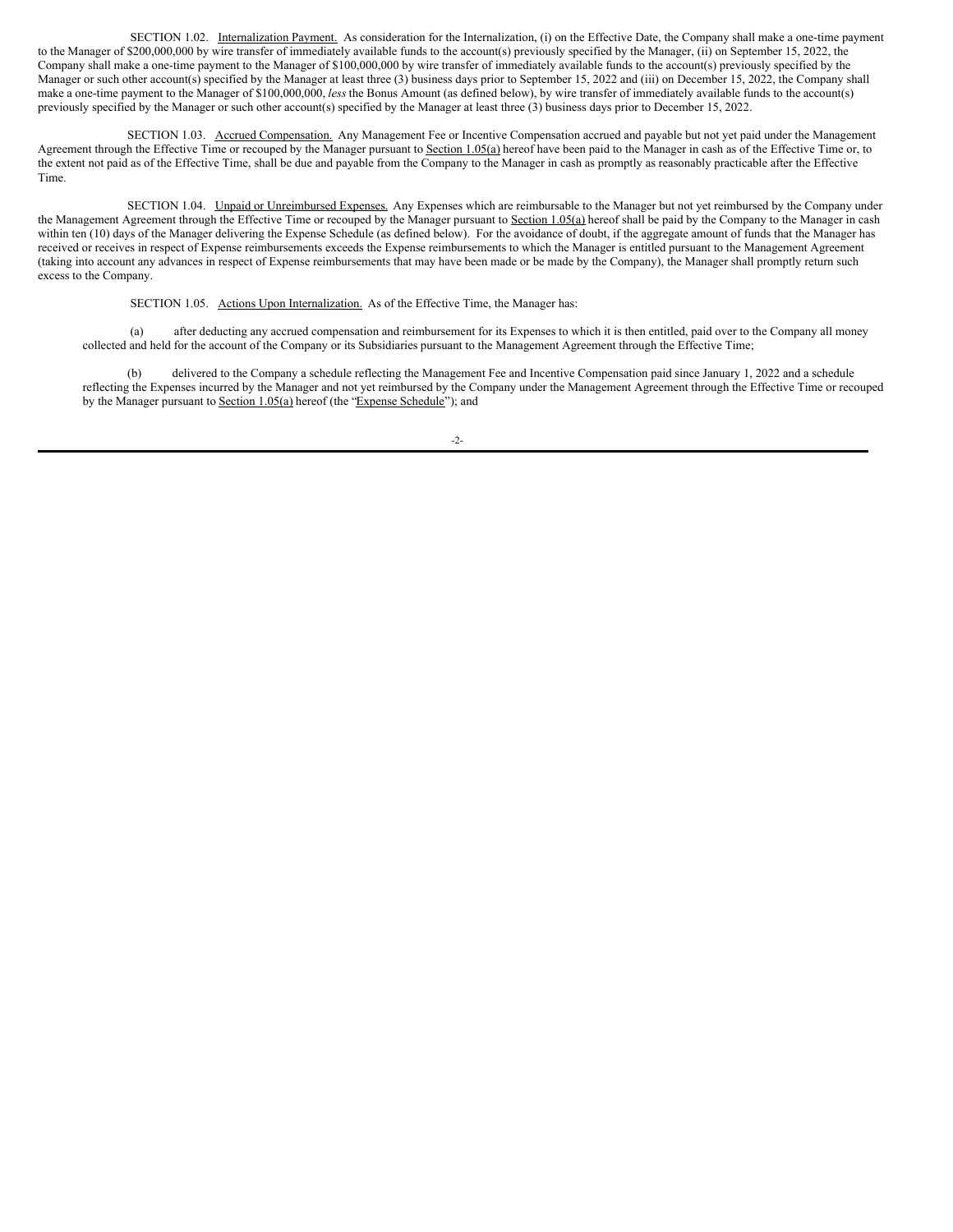(c) delivered to the Company all property and documents of the Company or any Subsidiary then in the custody of the Manager;provided that (i) the Manager is not required to provide any documentation that (x) contains information regarding the Company or its Subsidiaries as well as information of other entities affiliated with the Manager (other than information regarding the Company or any of its Subsidiaries that also relates to entities affiliated with the Manager as a result of a commercial relationship with the Company or any of its Subsidiaries ("Affiliated Commercial Information"), in which case this clause (x) does not apply to such Affiliated Commercial Information), or (y) would violate law or jeopardize or waive privilege or work product doctrine, (ii) the Manager may retain copies of documents necessary or useful for the Manager to provide services under the TSA (which copies shall be delivered to the Company or destroyed upon termination of the applicable services to which the documents relate) and (iii) with respect to emails that relate to the Company or its Subsidiaries, such emails will be transferred promptly after the Effective Time in accordance with the procedures that have been agreed upon between the Manager and its IT and compliance personnel, on the one hand, and the Company and those individuals that will become employees of the Company, on the other hand; provided that emails will not be transferred if they also contain information regarding other entities affiliated with the Manager (other than Affiliated Commercial Information); provided that, in the case of clause (i)(y), the Manager and the Company shall cooperate in good faith to identify alternative arrangements that would allow the information so withheld to be provided to the maximum extent possible without the consequences set forth therein, including entering into a joint defense agreement.

#### ARTICLE II

#### Compensation and Employee Matters

SECTION 2.01. Stock Options. Effective as of the Effective Time and continuing through the expiration date of the Amended and Restated New Residential Investment Corp. Nonqualified Stock Option and Incentive Award Plan, adopted as of April 29, 2013 and amended and restated as of November 4, 2014 (the "Option Plan"), (i) no "Awards" (as defined in the Option Plan) will be granted or otherwise awarded to the Manager under the Option Plan and (ii) no "Tandem Awards" (as defined in the Option Plan) will be granted or otherwise awarded under the Option Plan.

SECTION 2.02. Offers of Employment. The Company has made or will promptly make a written offer of employment to each employee of the Manager listed on  $Exhibit A$  hereto who was or remains employed by the Manager through the date on which such offer is made (each, an Offer Employee"). Except as otherwise agreed between the Company and any Offer Employee, such offers of employment shall be made pursuant to an offer letter in the form attached hereto as Exhibit B. If accepted, the offers of employment will become effective on a date mutually agreed between the Manager and the Company that is expected to occur on or about August 1, 2022 and will in no event be later than December 31, 2022 (the date on which any such employment commences, the "Employment Commencement Date" for such Offer Employee). Each Offer Employee will (i) terminate employment with the Manager and its affiliates effective immediately prior to the Employment Commencement Date and (ii) cease to be an active participant in any employee benefit plans maintained by the Manager and its affiliates effective immediately prior to the Employment Commencement Date. The Company acknowledges and agrees that each offer of employment to an Offer Employee in accordance with this Section 2.02 is subject to, and conditioned upon, the Offer Employee's execution and non-revocation of a separation agreement and release of claims substantially in the form attached hereto as  $Exhibit C$ (the "Separation Agreement"). The Manager will provide each Offer Employee with a Separation Agreement and use commercially reasonable efforts to cause each Offer Employee to execute such Separation Agreement and the Company acknowledges and agrees that it will not hire any Offer Employee who does not sign, or subsequently revokes, such Separation Agreement; provided, that the Manager shall have no obligation to pay any fee or grant any material concession to any Offer Employee for the purpose of obtaining any such Separation Agreement, or pay any costs and expenses of any Offer Employee or third party resulting from the process of obtaining such Separation Agreement. The Separation Agreement shall include, among other things, a waiver by the Manager of any non-compete provision applicable to such Offer Employee with respect to the Offer Employee's services to the Company and the Manager further agrees that it shall not seek to enjoin any Offer Employee from providing services to or accepting employment with the Company or any of its affiliates at any time following the Effective Time as a result of any non-compete provision applicable to the Offer Employee. For purposes of this Section 2.02 and Section 2.03 hereof, the term "Offer Employee" shall, upon written notice to the Manager, also include any specified employee of the Manager who is allocated by the Manager to exclusively provide services to the Company or any of its subsidiaries pursuant to the TSA after the Effective Time.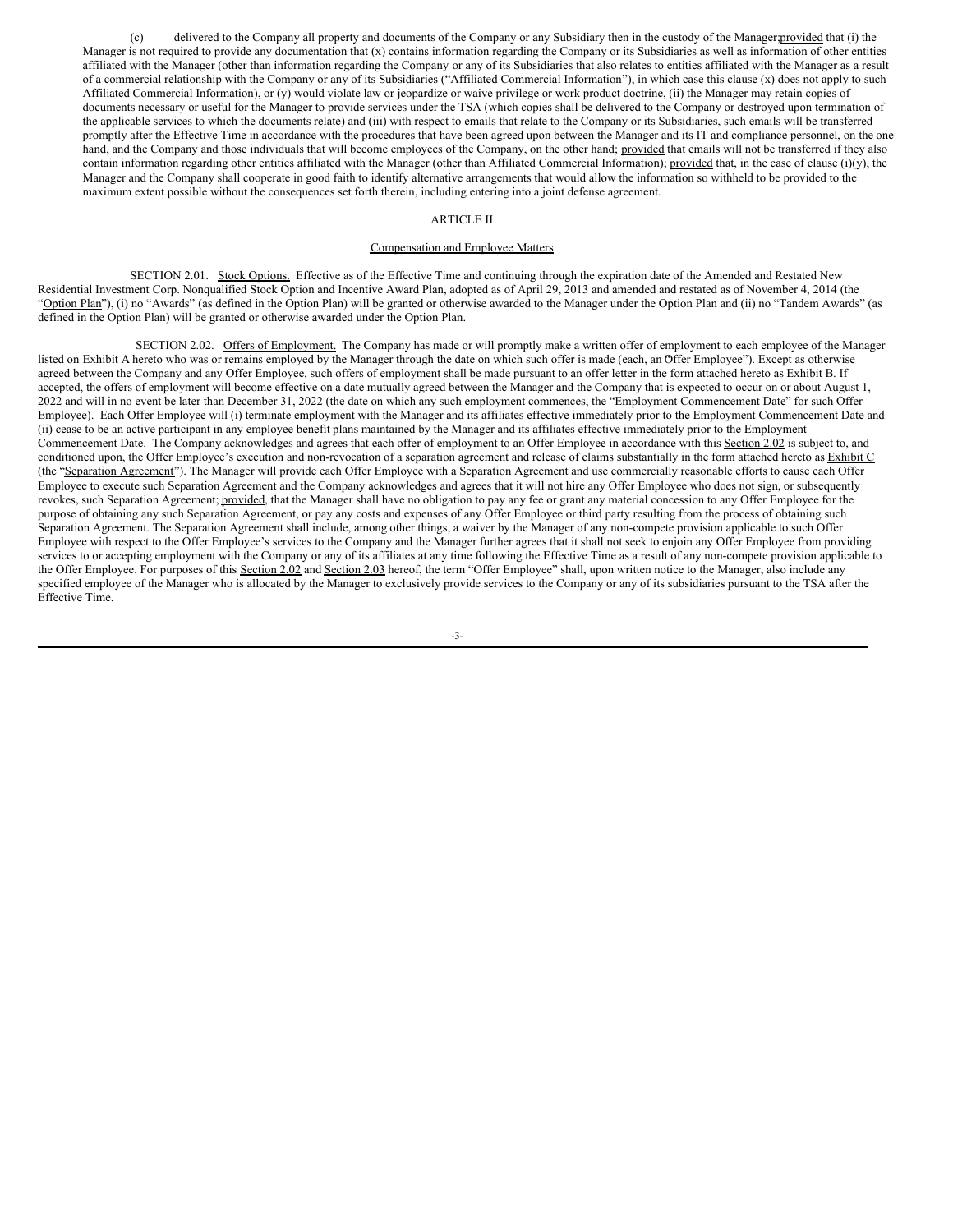SECTION 2.03. Offer Employee Compensation. The Manager shall be solely responsible for (i) the payment of all compensation payable to the Offer Employees with respect to the period prior to the Effective Time, whether payable prior to or following the Effective Time (other than with respect to the Bonus Amount, as described below), and (ii) the payment of all compensation payable to the Offer Employees with respect to the period commencing at the Effective Time and ending immediately prior to the Employment Commencement Date, whether payable prior to or following the Employment Commencement Date, which in the case of this clause (ii) shall be reimbursed by the Company in accordance with the terms and conditions of the TSA. The "Bonus Amount" shall be an amount equal to (x) the aggregate amount set forth on Exhibit D, less (y) the Manager Cash Payment. The Bonus Amount shall be used by the Company for payment of discretionary cash bonuses for Offer Employees (other than the Company's Chief Executive Officer) who become employed by the Company in accordance with Section 2.02 above with respect to the portion of calendar year 2022 elapsed through and including the Effective Date (but subject in all cases to the terms of the applicable Separation Agreement). The "Manager Cash Payment" shall be the aggregate cash amount that the Manager has agreed to pay to Offer Employees (other than the Company's Chief Executive Officer) who become employed by the Company in accordance with the terms and conditions of the applicable Separation Agreement and remain employed by the Company through the Manager Cash Payment Date, which amount for each such Offer Employee shall be equal to the lesser of \$50,000 and, if applicable, either (1) a pro-rated portion of the Offer Employee's gross annual cash bonus payment from the Manager for calendar year 2021 or (2) for Offer Employees who commenced employment with the Manager in 2022, a pro-rated portion of the payment accrued with respect to the Offer Employee based on their applicable start date (such pro-ration in (1) and (2) to be based on the portion of 2022 elapsed through the Effective Time), and payable to the applicable Offer Employee on March 15, 2023 (the date of such payment, the "Manager Cash Payment Date"), in each case subject to the terms of the applicable Separation Agreement, and any portion of the Manager Cash Payment not paid to Offer Employees shall be paid to the Company. The Manager shall inform the Company of the Manager Cash Payment amount at least three (3) business days prior to December 15, 2022. Notwithstanding anything set forth in this Agreement to the contrary, other than with respect to the Bonus Amount, which will be paid by the Company and offset from the portion of the payment made on December 15, 2022 pursuant to Section 1.02 of this Agreement, and the Manager Cash Payment, the Manager will not be responsible in any way for the payment of any annual bonus with respect to any portion of 2022 for any of the Offer Employees. The Company will provide written notice to the Manager no later than December 1, 2022 (as updated from time to time thereafter where applicable through the Manager Cash Payment Date) stating whether any Offer Employee is no longer employed by the Company or has given or received notice of termination of employment with the Company.

-4-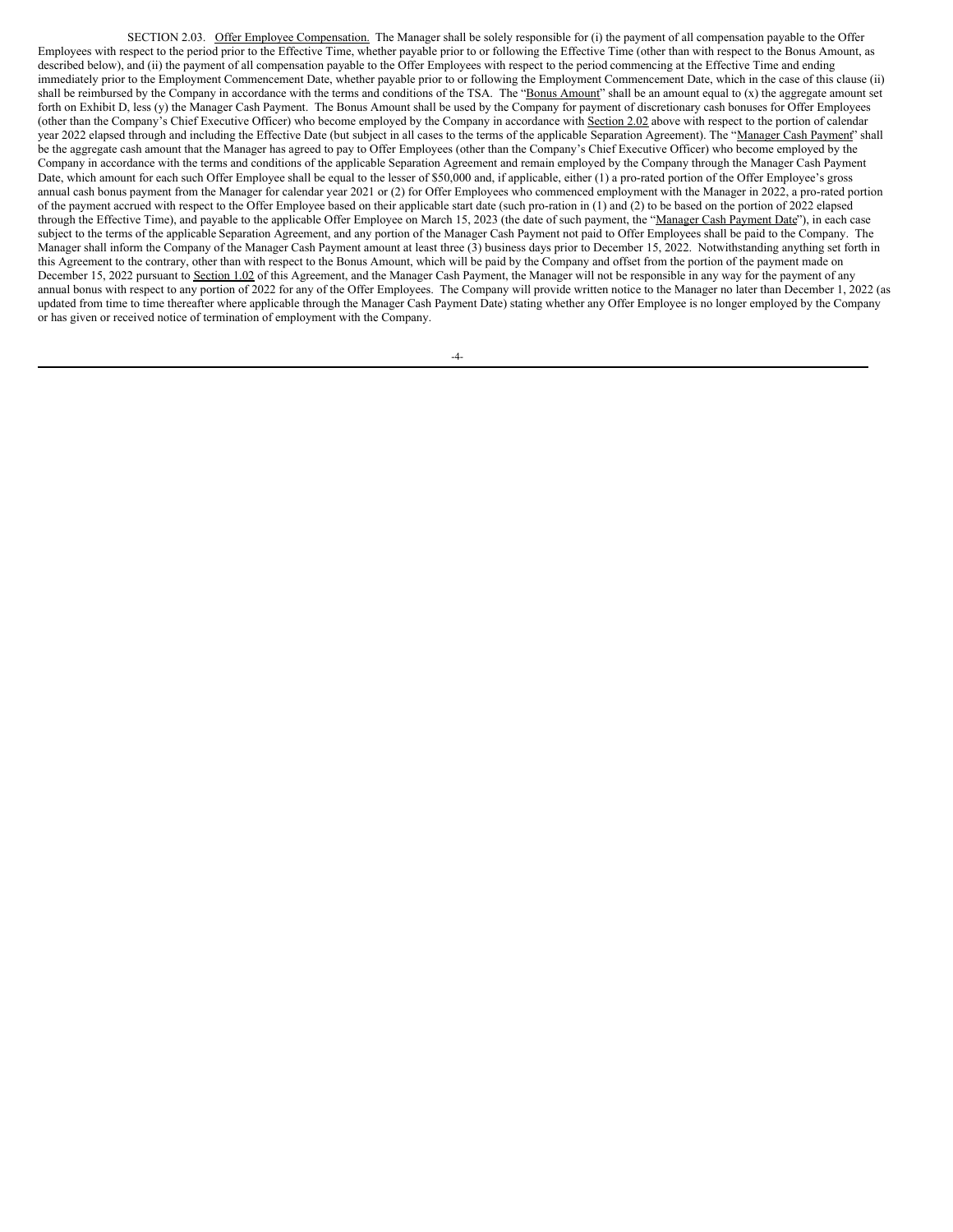#### ARTICLE III

#### Certain Covenants

SECTION 3.01. Sale; Merger; Consolidation. In the event the Company (i) consolidates with or merges into any Person and shall not be the continuing or surviving corporation or entity of such consolidation or merger or (ii) transfers or conveys all or substantially all of its properties and assets to any Person, then, and in each such case, adequate provision shall be made so that any such Person shall assume and agree to perform this Agreement and Section 11 of the Management Agreement in the same manner and to the same extent that the Company would be required to perform such agreements if no such consolidation, merger, transfer or conveyance had taken place. No such consolidation, merger, transfer or conveyance shall relieve the Company of its obligations under this Agreement or Section 11 of the Management Agreement. For the purpose of this Section 3.01, a "Person" shall mean any individual or any corporation, limited liability company, partnership, trust, association, joint venture, firm, governmental authority or other entity of any kind.

SECTION 3.02. Insurance. The Company has, effective as of the Effective Time, purchased six (6)-year prepaid and non-cancellable directors' and officers' liability "tail insurance" from an insurer or insurers having AM Best financial strength ratings no lower than the Company's and its Subsidiaries' current insurers, covering actions and omissions occurring on or before the Effective Time with respect to Fortress Investment Group, LLC ("Fortress"), its subsidiaries and its directors, officers and employees who are currently covered by the Company's and its Subsidiaries' directors' and officers' liability insurance policies (the "Covered Persons"), on terms and scope with respect to such coverage, and in amount, no less favorable in the aggregate to such Covered Persons than those of the policies in effect on the date of this Agreement. The provisions of this Section 3.02 are intended to be for the benefit of, and after the Effective Time shall be enforceable by, each of the Covered Persons, who shall be third party beneficiaries of this Section 3.02; and the Company and its Subsidiaries shall not alter or amend such tail insurance in any manner adverse to the Covered Persons. The rights of the Covered Persons under this Section 3.02 are in addition to any rights such Covered Persons may have under the certificate of incorporation, bylaws or comparable governing documents of the Company or any of its Subsidiaries, or under any applicable contracts or laws.

-5-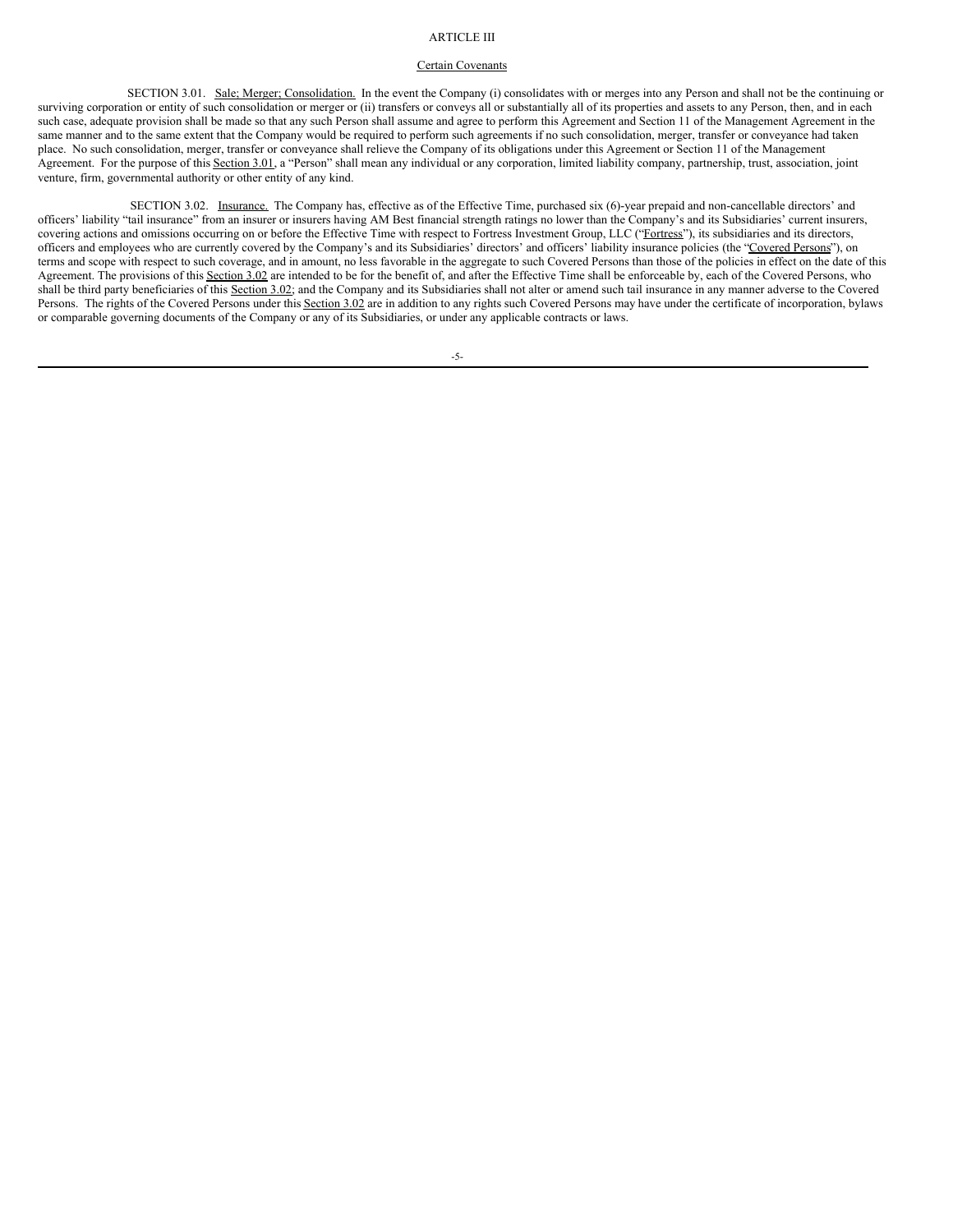SECTION 3.03. Lockup. The Manager agrees not to, without the prior written consent of the Company, sell or otherwise transfer or dispose of (collectively, "Transfer"), directly or indirectly, any shares of capital stock of the Company or any securities convertible into, or exercisable or exchangeable for such capital stock held by the Manager immediately prior to the Effective Time, until 90 days after the Effective Date. The restrictions set forth in this Section 3.03 shall not apply to Transfers (i) to a stockholder, partner, member or affiliate of the Manager, (ii) by virtue of the laws of the state of the entity's organization and the entity's organizational documents upon dissolution of the entity or (iii) in the event of completion of a liquidation, merger, stock exchange, tender offer or other similar transaction which results in all of the Company's securityholders having the right to exchange their Company shares or Company options for cash, securities or other property; provided, that in the case of clauses (i) and (ii) these permitted transferees must enter into a written agreement agreeing to be bound by these Transfer restrictions.

SECTION 3.04. Non-Solicitation. For purposes of this Section 3.04, any Offer Employee who accepts employment with the Company pursuant to the terms and conditions of Section 2.02 hereof shall be referred to herein as a "Transferred Employee." The Manager covenants and agrees that Fortress will not, and will cause each of its subsidiaries not to, directly or indirectly, for a period of five (5) years following August 1, 2022 (i) hire, employ, engage or solicit for hire, employment or engagement, any Transferred Employee who is or was employed or otherwise engaged by the Company or any of its subsidiaries at any time during the twelve (12) months preceding such solicitation, hiring, employment or engagement; or (ii) solicit, induce, encourage or persuade any Transferred Employee who is employed or otherwise engaged by the Company or any of its subsidiaries to give up, terminate, limit, postpone, divert, diminish or not to continue such Transferred Employee's employment, engagement or other business relationship with the Company or any of its subsidiaries, or otherwise interfere with such Transferred Employee's contract or business relationship with the Company or any of its subsidiaries. Notwithstanding the foregoing, the provisions of this Section 3.04 shall not be violated by general advertising or solicitation by Fortress or any of its subsidiaries that is not targeted at any Transferred Employee.

#### ARTICLE IV

#### Access to Information; Confidentiality; Privilege

#### SECTION 4.01. Access to Information.

(a) Until January 1, 2025, the Manager shall, at the Company's expense, reasonably promptly provide access to information relating to the Company or any of its Subsidiaries reasonably requested by the Company and in the possession or under the control of the Manager immediately following the Effective Time; provided that (i) the Manager shall not be required to provide such access to information in response to a request under this Section 4.01(a) if providing access to information would violate any law or would jeopardize or waive any attorney-client privilege, the work product doctrine or other applicable privilege and (ii) the Manager may withhold any documentation that contains information regarding the Company or any of its Subsidiaries as well as information of other entities affiliated with the Manager (other than Affiliated Commercial Information); provided that, in the case of each of clauses (i) and (ii), the Manager and the Company shall cooperate in good faith to identify alternative arrangements that would allow the information so withheld to be provided to the maximum extent possible without such consequences, including, in the case of clause (i), entering into a joint defense agreement. Without limiting the foregoing, with respect to emails, until January 1, 2025, the Manager shall reasonably promptly respond to reasonable requests by the Company regarding any specific email that should have been transferred at the Effective Time pursuant to Section  $1.05(c)$  hereof (or was not required to be transferred because it also contained information regarding other entities affiliated with the Manager (other than Affiliated Commercial Information)). The Manager shall not have any liability if any historical information provided pursuant to this Section 4.01(a) is found to be inaccurate or if any information is lost or destroyed, in each case, in the absence of gross negligence, fraud or willful misconduct of the Manager.

-6-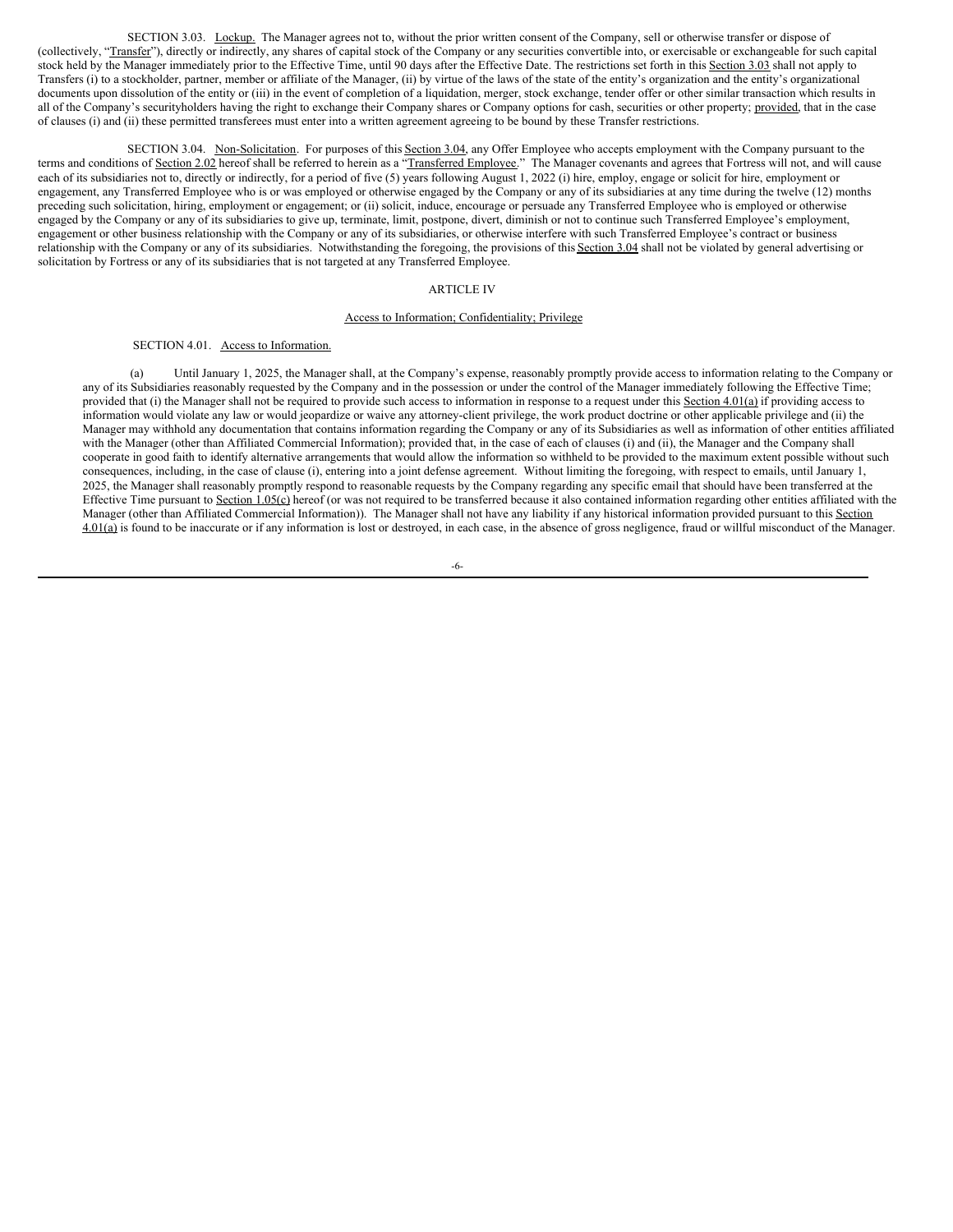(b) Until January 1, 2025, the Company shall, at the Manager's expense, reasonably promptly provide access to information relating to the Manager reasonably requested by the Manager and in the possession or under the control of the Company immediately following the Effective Time; provided that the Company shall not be required to provide such access to information in response to a request under this Section 4.01(b) if providing access to information would violate any law or would jeopardize or waive any attorney-client privilege, the work product doctrine or other applicable privilege; provided that the Manager and the Company shall cooperate in good faith to identify alternative arrangements that would allow the information so withheld to be provided to the maximum extent possible without such consequences, including entering into a joint defense agreement. The Company shall not have any liability if any historical information provided pursuant to this Section 4.01(b) is found to be inaccurate or if any information is lost or destroyed, in each case, in the absence of gross negligence, fraud or willful misconduct of the Company.

SECTION 4.02. Production of Witnesses. At all times from and after the Effective Time, upon reasonable request:

(a) The Manager shall use commercially reasonable efforts to make available, or cause to be made available, to the Company, the directors, officers, employees and agents of the Manager as witnesses for interviews, depositions, and investigative, trial or hearing testimony to the extent that the same may reasonably be required by the Company (giving consideration to business demands of such directors, officers, employees and agents) in connection with any legal, administrative or other proceeding or investigation in which the Company may from time to time be involved, except in the case of any action, suit or proceeding in which the Company is adverse to the Manager; provided that the Company shall reimburse the Manager for all reasonable and documented costs and expenses incurred in connection with such efforts; and

(b) The Company shall use commercially reasonable efforts to make available, or cause to be made available, to the Manager, the directors, officers, employees and agents of the Company as witnesses for interviews, depositions, and investigative, trial or hearing testimony to the extent that the same may reasonably be required by the Manager (giving consideration to business demands of such directors, officers, employees and agents) in connection with any legal, administrative or other proceeding or investigation in which the Manager may from time to time be involved, except in the case of any action, suit or proceeding in which the Manager is adverse to the Company; provided that the Manager shall reimburse the Company for all reasonable and documented costs and expenses incurred in connection with such efforts.

-7-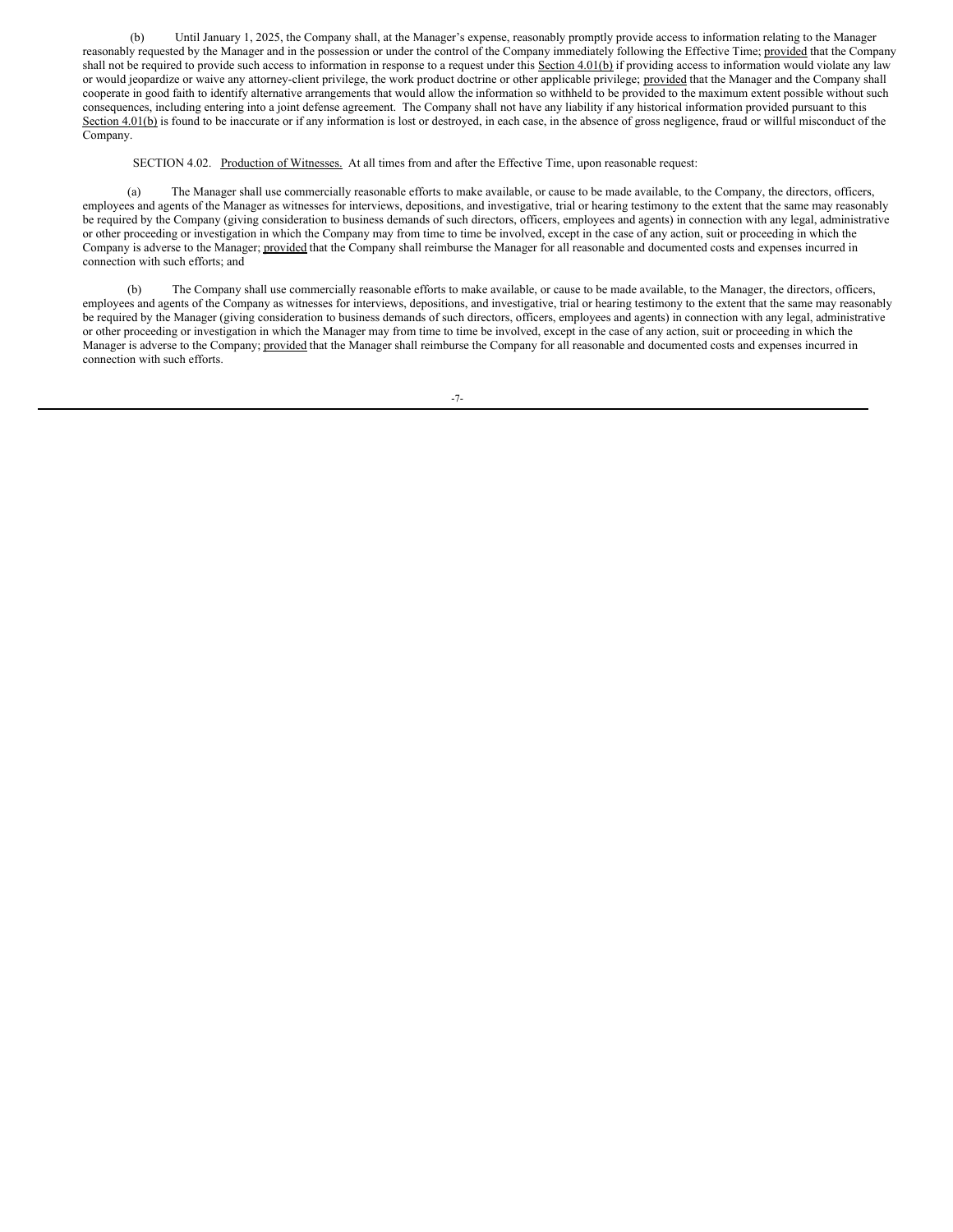#### SECTION 4.03. Confidentiality.

(a) The Company shall keep confidential any and all non-public information in its possession related to the Manager and any of its affiliates and shall not disclose any such information to any person, except (i) to its affiliates and their respective auditors, attorneys, financial advisors, bankers and other appropriate consultants and advisors who have a need to know such information for purposes of performing services for the Company and who are informed of their obligation to hold such information confidential to the same extent as is applicable to the Company and in respect of whose failure to comply with such obligations, the Company will be responsible, (ii) if it or any of its affiliates are required or compelled to disclose any information by judicial or administrative process or by other requirements of law or stock exchange rule, or otherwise requested to disclose information in connection with any formal or informal regulatory or other government inquiry or investigation, (iii) as necessary in order to permit the Company to prepare and disclose its financial statements, or other disclosures required by law or such applicable stock exchange or (iv) with the prior written consent of the Manager.

(b) The Manager shall keep confidential any and all non-public information in its possession related to the Company and any of its affiliates and shall not disclose any such information to any person, except (i) to its affiliates and their respective auditors, attorneys, financial advisors, bankers and other appropriate consultants and advisors who have a need to know such information and who are informed of their obligation to hold such information confidential to the same extent as is applicable to the Manager and in respect of whose failure to comply with such obligations, the Manager will be responsible, (ii) if it or any of its affiliates are required or compelled to disclose any information by judicial or administrative process or by other requirements of law or stock exchange rule, or otherwise requested to disclose information in connection with any formal or informal regulatory or other government inquiry or investigation, (iii) as necessary in order to permit the Manager or its affiliates to prepare and disclose its financial statements, or other disclosures required by law or such applicable stock exchange or (iv) with the prior written consent of the Company.

(c) Notwithstanding the foregoing, in the event that any demand or request for disclosure of information is made pursuant to the foregoing clause (a)(ii) or (b)(ii) above, to the extent permitted by law, the disclosing Party shall promptly notify the non-disclosing Party of the existence of such request or demand and, to the extent commercially practicable, shall provide the non-disclosing Party thirty (30) days (or such lesser period as is commercially practicable) to seek an appropriate protective order or other remedy, which the Parties will cooperate in obtaining. In the event that such appropriate protective order or other remedy is not obtained, the disclosing Party shall furnish, or cause to be furnished, only that portion of the information that is legally required to be disclosed and shall use commercially reasonable efforts to ensure that confidential treatment is accorded such information.

-8-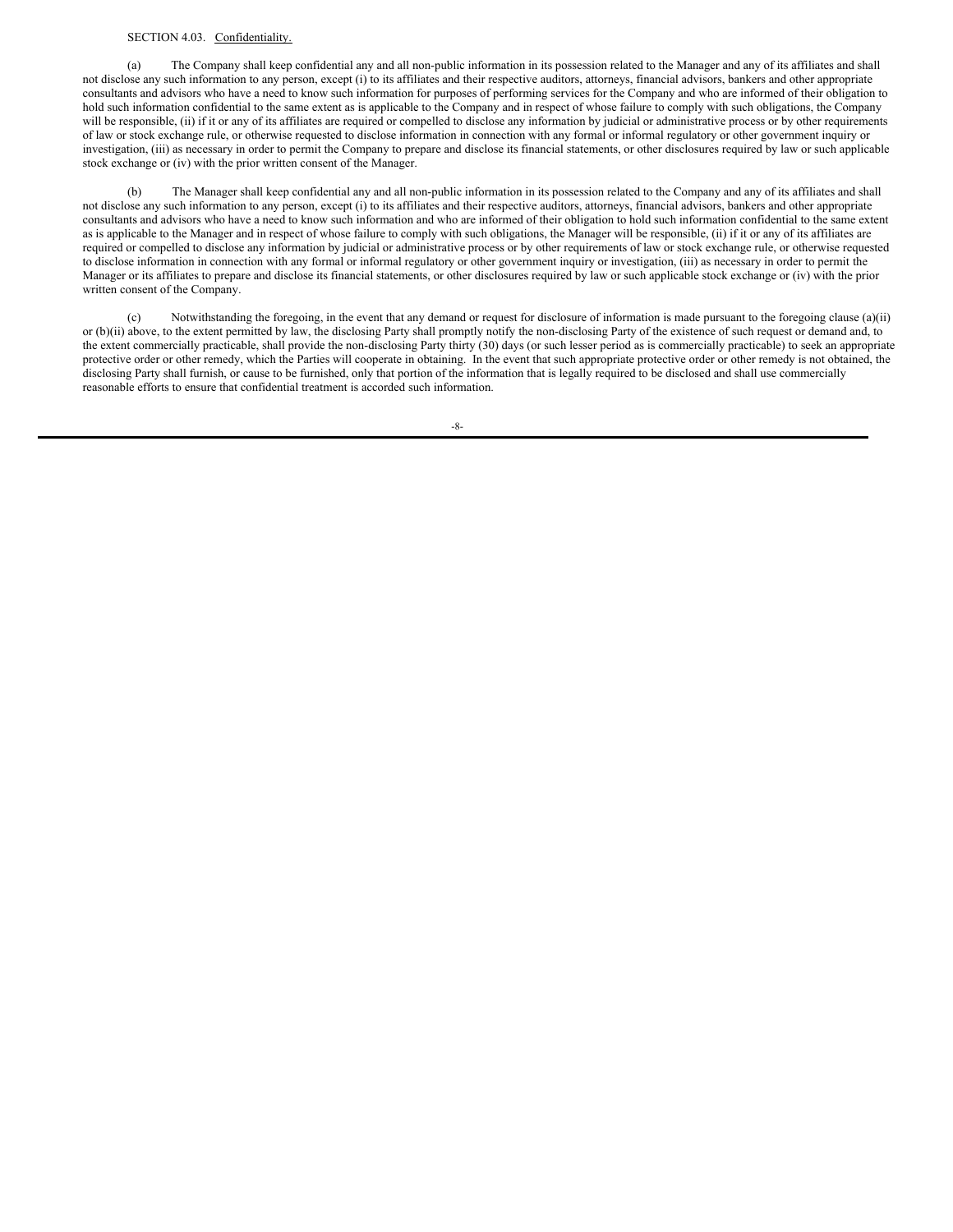#### <span id="page-13-0"></span>SECTION 4.04. Privileged Matters.

(a) The Parties recognize that legal and other professional services have been provided prior to the Effective Time to the Manager, and that such legal services have included: (i) services in which the Parties are jointly represented by counsel (either inside counsel for the Manager or outside counsel retained by the Manager); (ii) services in which information has been shared between the Parties subject to common interest understandings or agreements; and (iii) services provided solely for the benefit of either the Manager or the Company and its affiliates. The Parties agree that any determination as to the nature of the legal services will be made as reasonably and in good faith agreed by the Parties.

(b) With respect to services determined reasonably and in good faith by the Parties to have been provided to the Parties in a joint representation or to information shared pursuant to common interest understandings or agreements as described in Section 4.04(a)(i) or 4.04(a)(ii) above, the Parties agree to cooperate in connection with all decisions as to privileges that may be asserted under applicable law. Absent agreement by the Parties to waive or not to assert any applicable privilege in a particular matter, the Parties hereby agree to assert and maintain all such privileges to the broadest extent possible, in each case, whether or not the privileged information is in the possession of or under the control of the Company or the Manager.

(c) With respect to services determined reasonably and in good faith by the Parties to have been provided solely to the Company, the Parties agree that the Company should be deemed to be the client with respect to such services for the purposes of asserting all privileges that may be asserted under applicable law. The Company shall be entitled, in perpetuity, to control the assertion or waiver of all privileges in connection with privileged information that relates solely to the Company, or its assets, operations, liabilities or Company employees (other than Company employees previously employed by the Manager), in any lawsuits or other proceedings initiated by or against the Company, now pending or which may be asserted in the future, in each case, whether or not the privileged information is in the possession of or under the control of the Company or the Manager.

(d) With respect to services determined reasonably and in good faith by the Parties to have been provided solely to the Manager, the Parties agree that the Manager should be deemed to be the client with respect to such services for the purposes of asserting all privileges that may be asserted under applicable law. The Manager shall be entitled, in perpetuity, to control the assertion or waiver of all privileges in connection with privileged information that relates solely to the Manager, or its assets, operations, liabilities or employees, in any lawsuits or other proceedings initiated by or against the Manager, now pending or which may be asserted in the future, in each case, whether or not the privileged information is in the possession of or under the control of the Company or the Manager.

 $-9-$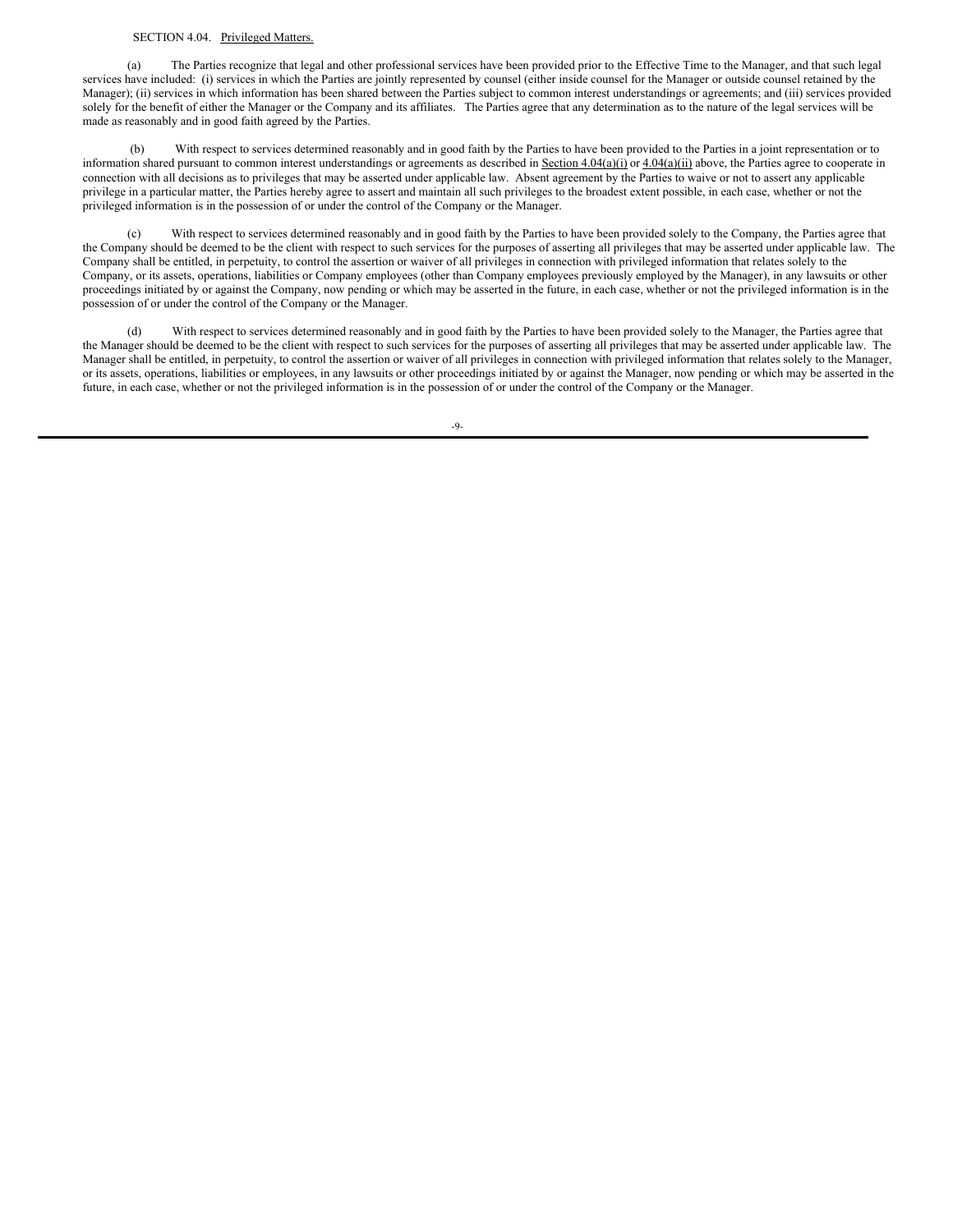(e) Upon receipt by either Party of any subpoena, discovery or other request that requires the production or disclosure of information as to which the other Party potentially has the right hereunder to assert or waive a privilege, or if such Party obtains knowledge that any of its current or former directors, officers, agents or employees have received any subpoena, discovery or other requests which requires the production or disclosure of such privileged information, such Party shall promptly notify the other Party of the existence of the request and shall provide the other Party a reasonable opportunity to review the information and to assert any rights it may have under this Section 4.04 or otherwise to prevent the production or disclosure of such privileged information.

(f) The access to information being granted pursuant to Section 4.01 hereof, the agreement to provide witnesses and individuals pursuant to Section 4.02 hereof, and the transfer of privileged information between and among the Parties pursuant to this Agreement shall not be deemed a waiver of any privilege that has been or may be asserted under this Agreement or otherwise.

#### ARTICLE V

#### Representations, Warranties and Covenants

SECTION 5.01. Representations and Warranties of the Parties. Each Party hereby represents and warrants to the other Party that (i) such Party has all requisite power and authority to execute and deliver this Agreement, to carry out its obligations hereunder, and to consummate the transactions contemplated hereby, (ii) such Party has obtained all necessary corporate or limited liability company, as applicable, approvals for the execution and delivery of this Agreement, the performance of its obligations hereunder, and the consummation of the transactions contemplated hereby and (iii) this Agreement has been duly executed and delivered by such Party and (assuming due authorization, execution and delivery by the other Party) constitutes such Party's legal, valid and binding obligation, enforceable against it in accordance with its terms. In addition, the Manager has delivered a letter in the form attached hereto as Exhibit E to the Special Committee dated as of the Effective Date.

#### SECTION 5.02. Assignment of Rights and Contracts.

(a) The Manager hereby represents and warrants to the Company that (i) all material contracts to which the Manager or its affiliates is a party on behalf of the Company that primarily relates to the business and operations of the Company and its subsidiaries that (x) the Company is required to file under Item 601 of Regulation S-K, (y) the Company would be required to file under Item 601 of Regulation S-K if the Company were a party to such contract or (z) are otherwise material to the Company and its subsidiaries taken as a whole (collectively, "Material Contracts") have been assigned to the Company as of the Effective Time and (ii) no Material Contracts will be terminable as a result of, or contain anti-assignment or change in control provisions that will be implicated by, the Parties entering into this Agreement, the TSA or the consummation of the transactions contemplated hereby or thereby, except in the case of clause (ii), as would not have a material adverse effect on the Company and its subsidiaries taken as a whole, or have a material impact on the ability to consummate the transactions contemplated by this Agreement.

-10-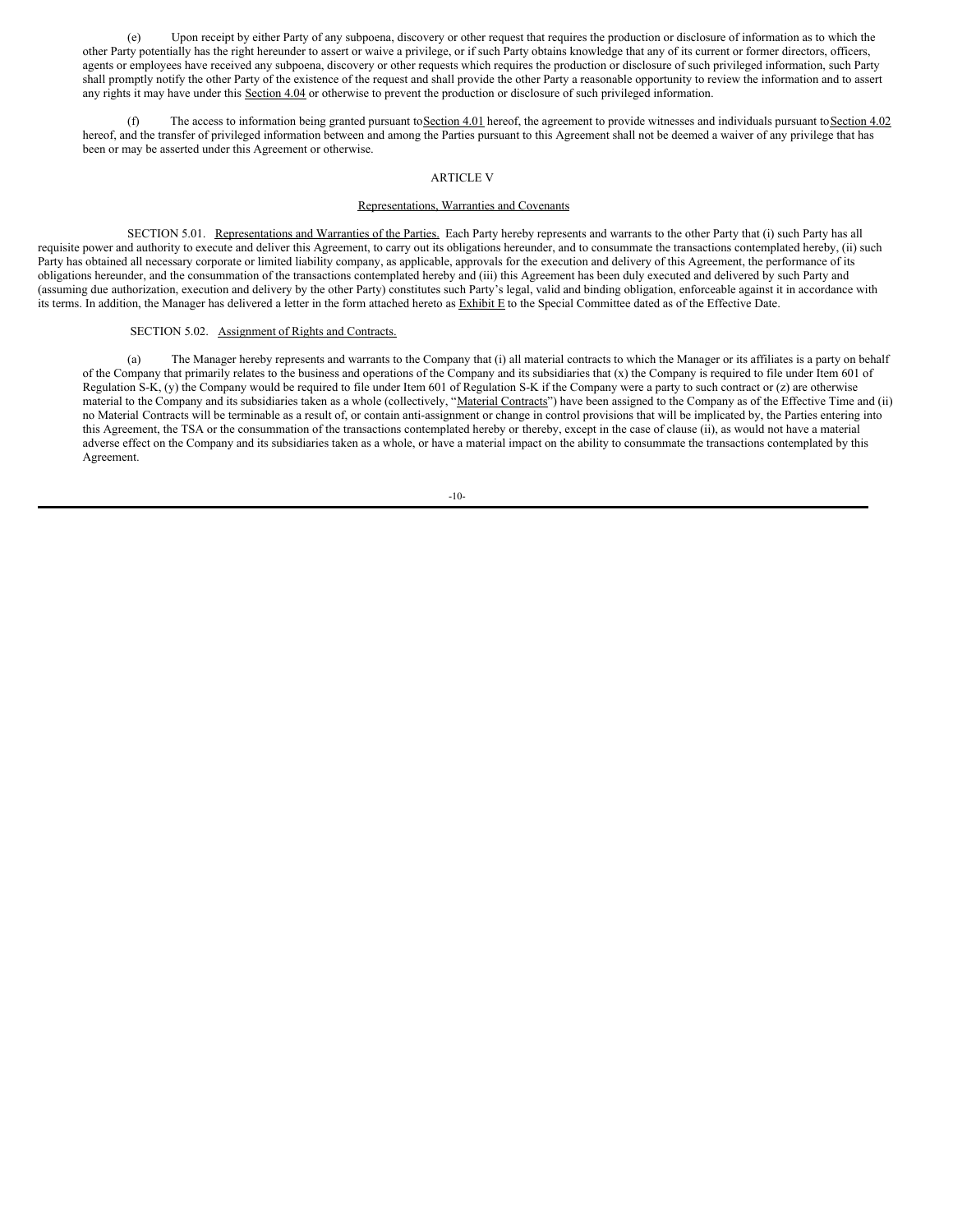(b) As soon as practicable following the Effective Date, the Manager hereby agrees to provide the Company with a list of immaterial contracts to which the Manager or its affiliates is a party on behalf of the Company that relate to the business and operations of the Company and, if reasonably requested by the Company during the term of the TSA, to use commercially reasonable efforts to assign such immaterial contracts to the Company or otherwise assist the Company with entering into contracts on its own behalf with the counterparty to such immaterial contracts; provided, that the Manager shall have no obligation to pay any fee or grant any material concession to any third party for the purpose of any such assignment, or pay any costs and expenses of any third party resulting from such assignment.

(c) Without limiting the generality of Sections  $5.02(a)$  and (b) above, if at any time within five (5) years after the Effective Time, the Parties identify any contracts that should have been assigned to the Company pursuant to Section 5.02(a)(i) above, but were not assigned, then, the Manager will use commercially reasonable efforts to cause the assignment of such contracts; provided, that any assignment of such contracts pursuant to Sections 5.02(a) and (b) shall not result in any adjustment to the Company's obligations pursuant to Section 1.02 of this Agreement; and provided, further, that the Manager shall have no obligation to pay any fee or grant any material concession to any third party for the purpose of any such assignment, or pay any costs and expenses of any third party resulting from any such assignment.

#### ARTICLE VI

#### Indemnification; Limitation of Liability

SECTION 6.01. Indemnification. As provided in Section 1.01 of this Agreement, the obligations of the Company and the Manager pursuant to Section 11 of the Management Agreement with respect to acts or omissions occurring on or before the Effective Time will indefinitely survive the termination of the Management Agreement, provided, in each case, that such surviving obligations are subject to the limitations set forth in Section 11 of the Management Agreement. For the avoidance of doubt, the Parties acknowledge and agree that the indemnification obligations of the Company pursuant to Section 11 of the Management Agreement shall also apply to any claim by any stockholder of the Company in its capacity as such or any claim by or in right of the Company against any Indemnified Party (as such term is defined in the Management Agreement), in any such case in respect of or arising from matters that are the subject of this Agreement, including the transactions contemplated hereby; provided that such indemnification obligations of the Company shall not apply to any claim by the Company pursuant to this Agreement, the TSA or the Management Agreement (to the extent they survive as provided in **Section 1.01** hereof).

-11-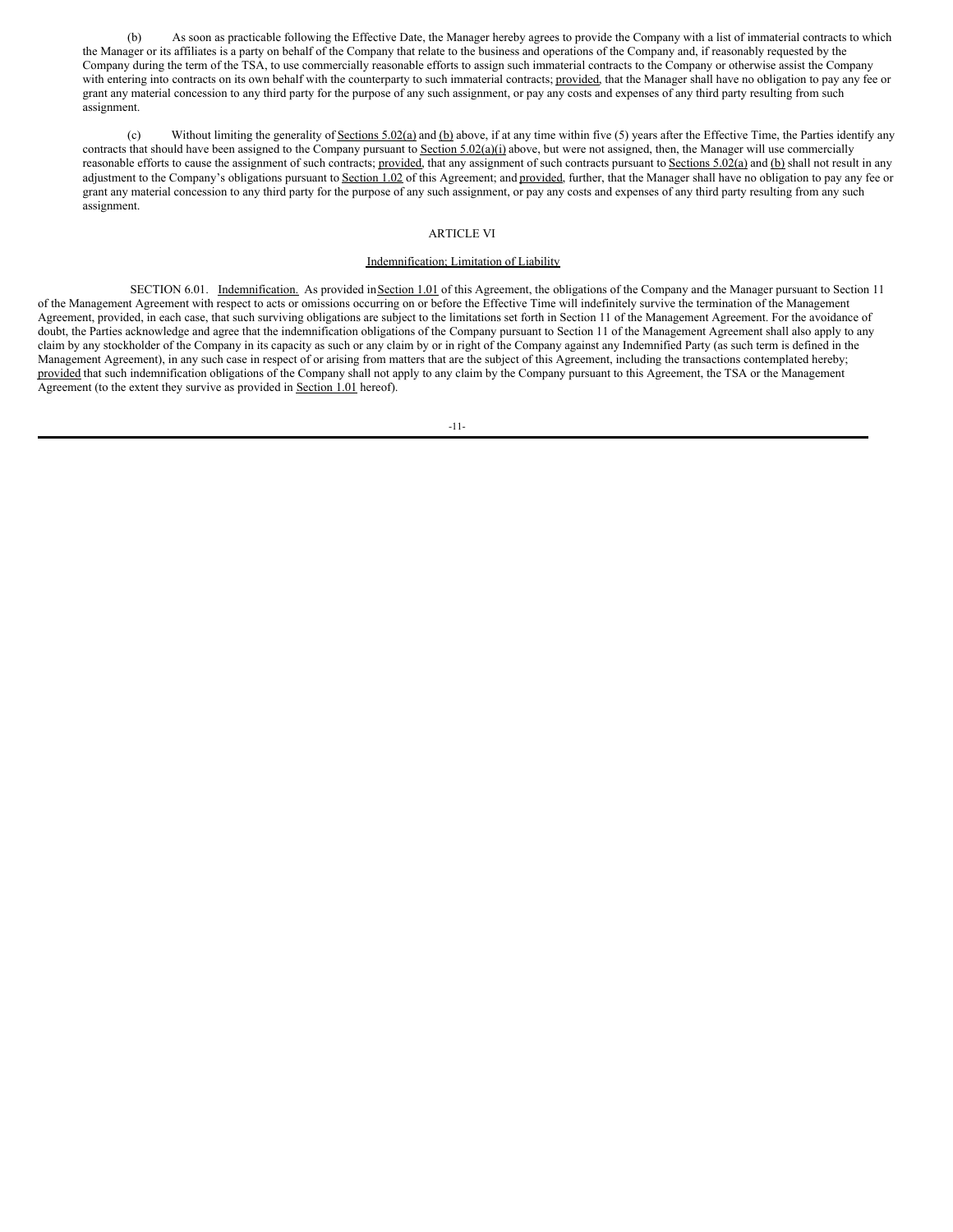SECTION 6.02. Limitation of Liability. It is the intent of the Parties that each Party will be responsible for its own acts, errors and omissions and that each Party is liable to the other Party for any actual direct damages incurred by the non-breaching Party as a result of the breaching Party's failure to perform its obligations in the manner required by this Agreement. Notwithstanding the foregoing, neither Party will be directly liable hereunder for, and each Party hereby expressly waives any and all rights with respect to, exemplary, punitive, special, incidental, lost profits, consequential or speculative damages, except to the extent paid in connection with a claim by a third party.

#### ARTICLE VII

#### Dispute Resolution

SECTION 7.01. Appointed Representative. Each Party shall appoint a representative who shall be responsible for administering the dispute resolution provisions in Section 7.02 below (each, an "Appointed Representative"). Each Appointed Representative shall have the authority to resolve any Agreement Disputes on behalf of the Party appointing such representative.

#### SECTION 7.02. Negotiation and Dispute Resolution.

(a) Except as otherwise provided in this Agreement, in the event of a controversy, dispute or claim arising out of, in connection with, or in relation to the interpretation, performance, nonperformance, validity, termination or breach of this Agreement or Section 11 of the Management Agreement or otherwise arising out of, or in any way related to this Agreement or Section 11 of the Management Agreement or any of the transactions contemplated hereby or thereby (each, an "Agreement Dispute"), the Appointed Representatives shall negotiate in good faith for thirty (30) days following delivery of written notice of the Agreement Dispute to settle any such Agreement Dispute.

(b) Nothing said or disclosed, nor any document produced, in the course of any negotiations, conferences and discussions in connection with efforts to settle an Agreement Dispute that is not otherwise independently discoverable shall be offered or received as evidence or used for impeachment or for any other purpose, but shall be considered as to have been disclosed for settlement purposes.

(c) If a satisfactory resolution of any Agreement Dispute is not achieved by the Appointed Representatives within thirty (30) days of written notice of the Agreement Dispute, each Party will be entitled to refer the dispute to arbitration in accordance with Section 7.03.

-12-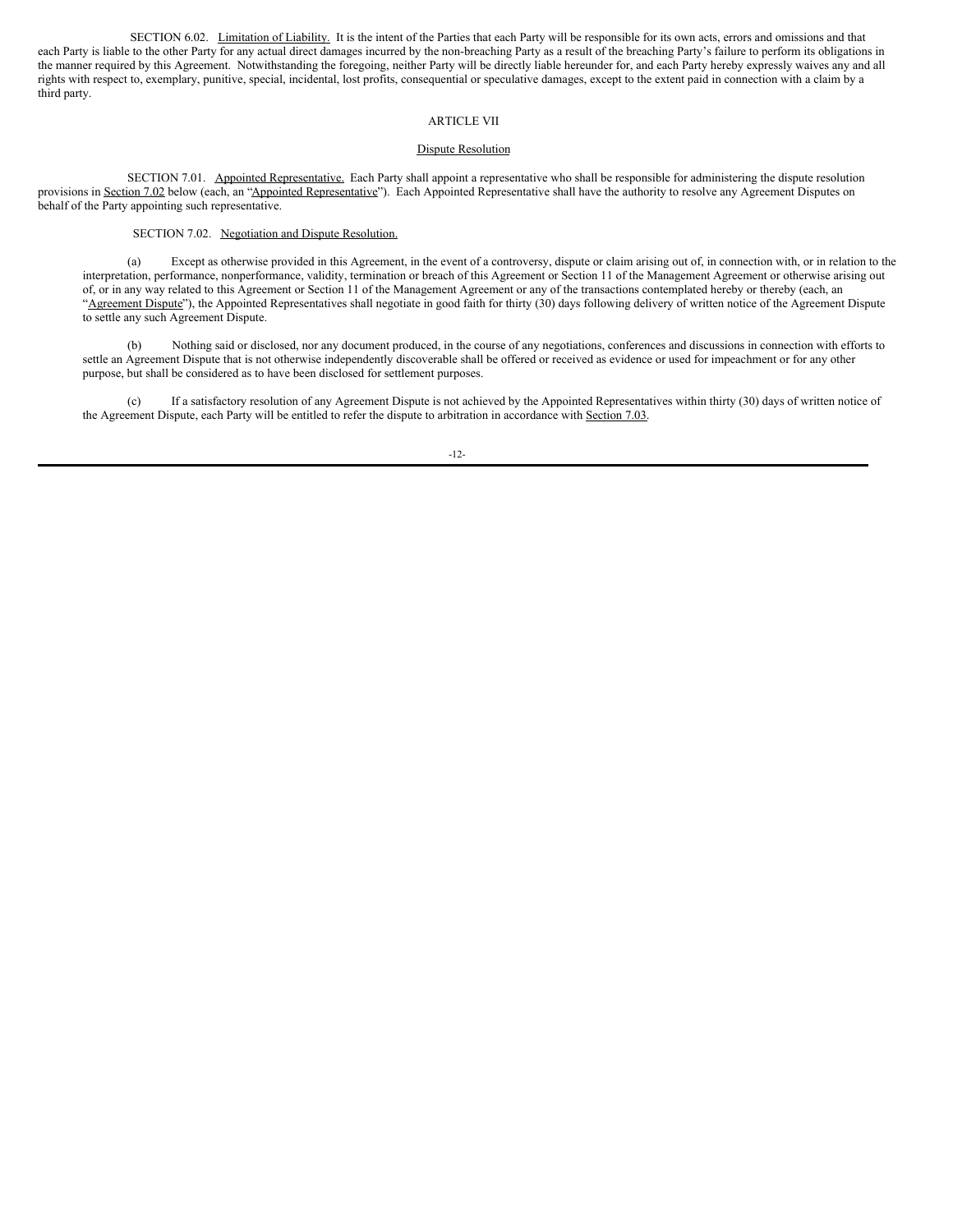#### SECTION 7.03. Arbitration.

(a) If a satisfactory resolution of any Agreement Dispute is not achieved by the Appointed Representatives within thirty (30) days of written notice of the Agreement Dispute, such Agreement Dispute shall be resolved, at the request of either Party, by arbitration administered by the International Centre for Dispute Resolution ("ICDR") under its International Arbitration Rules (the "ICDR Rules"), as modified herein. The place of arbitration shall be New York, New York. There shall be three arbitrators. Each Party shall appoint one arbitrator at the time of filing the Notice of Arbitration and the Answer, respectively. Within 30 days after the appointment of the second arbitrator, the two Party-appointed arbitrators shall agree on a third arbitrator who will chair the arbitral tribunal. Any arbitrator not appointed in accordance with these provisions, or as otherwise agreed by the Parties, shall be appointed by the ICDR in accordance with the ICDR Rules. Any controversy concerning whether an Agreement Dispute is an arbitrable Agreement Dispute, whether arbitration has been waived, whether an assignee of this Agreement is bound to arbitrate, or as to the interpretation or enforceability of this Section 7.03 will be determined by the arbitrators. In resolving any Agreement Dispute, the Parties intend that the arbitrators apply the substantive laws of the State of New York, without regard to any choice of law principles thereof that would mandate the application of the laws of another jurisdiction. The Parties intend that the provisions to arbitrate set forth herein be valid, enforceable and irrevocable, and any award rendered by the arbitrators shall be final and binding on the Parties. The Parties agree to comply with any award made in any such arbitration proceedings and agree to enforcement of or entry of judgment upon such award, in any court of competent jurisdiction, including any New York State or federal court. The arbitrators shall be entitled, if appropriate, to award monetary damages and other remedies, subject to the provisions of Section 6.02 hereof. The Parties will use commercially reasonable efforts to encourage the arbitrators to resolve any arbitration related to any Agreement Dispute as promptly as practicable. Except as required by applicable law, including disclosure or reporting requirements, the arbitrators and the Parties shall maintain the confidentiality of all information, records, reports, or other documents obtained in the course of the arbitration, and of all awards, orders, or other arbitral decisions rendered by the arbitrators, and if any party shall seek judicial enforcement of any arbitral awards, orders or decisions, it shall seek to file such underlying arbitral awards, orders or decisions under seal.

(b) The arbitrators may consolidate arbitration under this Agreement with any arbitration or arbitrable dispute arising under or relating to the TSA or Section 11 of the Management Agreement if the subjects of the disputes thereunder arise out of or relate essentially to the same set of facts or transactions. The arbitrators appointed for the arbitration proceeding that was commenced first in time shall determine whether to consolidate any arbitrations and disputes and shall serve as the arbitrators in any consolidated arbitration.

(c) Unless otherwise agreed in writing, the Parties will continue to provide service and honor all other commitments under this Agreement, the TSA and Section 11 of the Management Agreement during the course of dispute resolution pursuant to the provisions of this Article VII.

-13-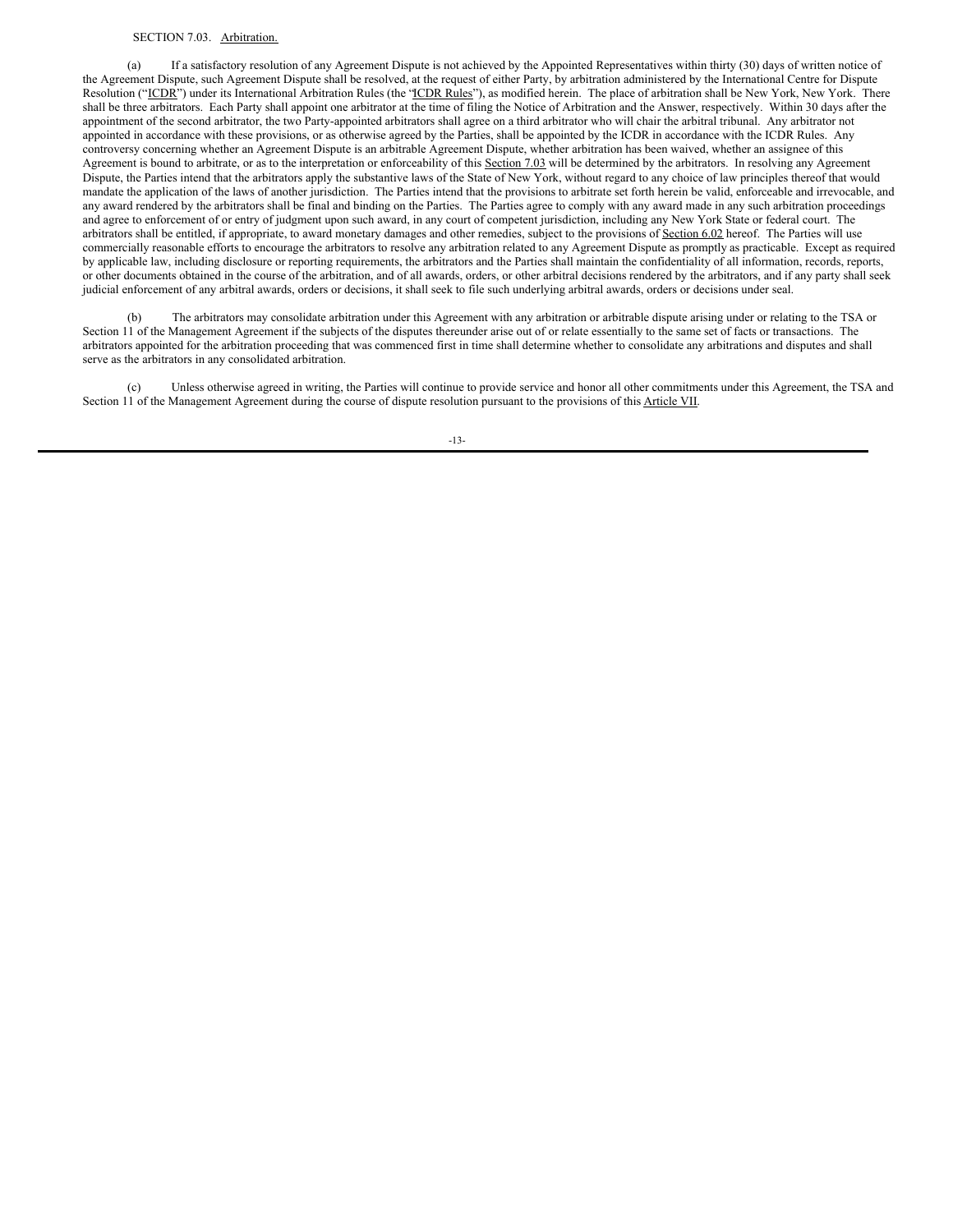#### Miscellaneous

#### SECTION 8.01. Release.

(a) Each Party (in such capacity, the "Releasing Party") does hereby, for itself and each of its affiliates (in the case of the Manager) or controlled affiliates (in the case of the Company), release and forever discharge the other Party and its affiliates and each of their respective current or former stockholders, directors, officers, agents and employees (in each case, in such person's respective capacity as such) and their respective heirs, executors, administrators, successors and assigns, from any and all liabilities whatsoever to the Releasing Party or any of its affiliates (in the case of the Manager) or controlled affiliates (in the case of the Company), whether at law or in equity (including any right of contribution), whether arising under any contract, by operation of law or otherwise, existing or arising from any acts or events occurring or failing to occur or alleged to have occurred or to have failed to occur or any conditions existing or alleged to have existed at or before the Effective Time; provided, however, that this release does not purport to apply to (i) any indemnification obligations pursuant to Section 11 of the Management Agreement as described in Sections 1.01 and 6.01 of this Agreement, which obligations shall survive as set forth in such Sections or (ii) any rights of a Party under this Agreement or the TSA.

(b) Each Releasing Party expressly understands and acknowledges that it is possible that unknown losses or claims exist or might come to exist or that present losses may have been underestimated in amount, severity, or both. Accordingly, each Releasing Party is deemed expressly to understand provisions and principles of law such as Section 1542 of the Civil Code of the State of California (as well as any and all provisions, rights and benefits conferred by any law of any state or territory of the United States, or principle of common law, which is similar or comparable to Section 1542), which Section provides: **A GENERAL** RELEASE DOES NOT EXTEND TO CLAIMS WHICH THE CREDITOR DOES NOT KNOW OR SUSPECT TO EXIST IN HIS OR HER FAVOR AT THE TIME OF EXECUTING THE RELEASE, WHICH IF KNOWN BY HIM OR HER MUST HAVE MATERIALLY AFFECTED HIS OR HER **SETTLEMENT WITH THE DEBTOR.** Each Releasing Party is hereby deemed to agree that the provisions of Section 1542 and all similar federal or state laws, rights, rules or legal principles of California or any other jurisdiction that may be applicable herein, are hereby knowingly and voluntarily waived and relinquished with respect to the release in  $Section 8.01(a)$  above.

SECTION 8.02. Further Assurances. Subject to the limitations or other provisions of this Agreement, including Section 5.02 hereof, and the TSA, (i) each Party shall use commercially reasonable efforts (subject to, and in accordance with applicable law) to take promptly, or cause to be taken promptly, all actions, and to do promptly, or cause to be done promptly, and to assist and cooperate in good faith with the other Party in doing, all things reasonably necessary, proper or advisable to consummate and make effective the transactions contemplated by this Agreement and the TSA and to carry out the intent and purposes of this Agreement and the TSA and (ii) neither Party will take any action which would reasonably be expected to prevent or materially impede, interfere with or delay any of the transactions contemplated by this Agreement and the TSA.

SECTION 8.03. Notices. Unless expressly provided otherwise in this Agreement, all notices, requests, demands and other communications required or permitted under this Agreement shall be in writing and shall be deemed to have been duly given, made and received when delivered against receipt or upon actual receipt of (i) personal delivery, (ii) delivery by reputable overnight courier, (iii) delivery by email against confirmation or (iv) delivery by registered or certified mail, postage prepaid, return receipt requested, addressed as set forth below:

-14-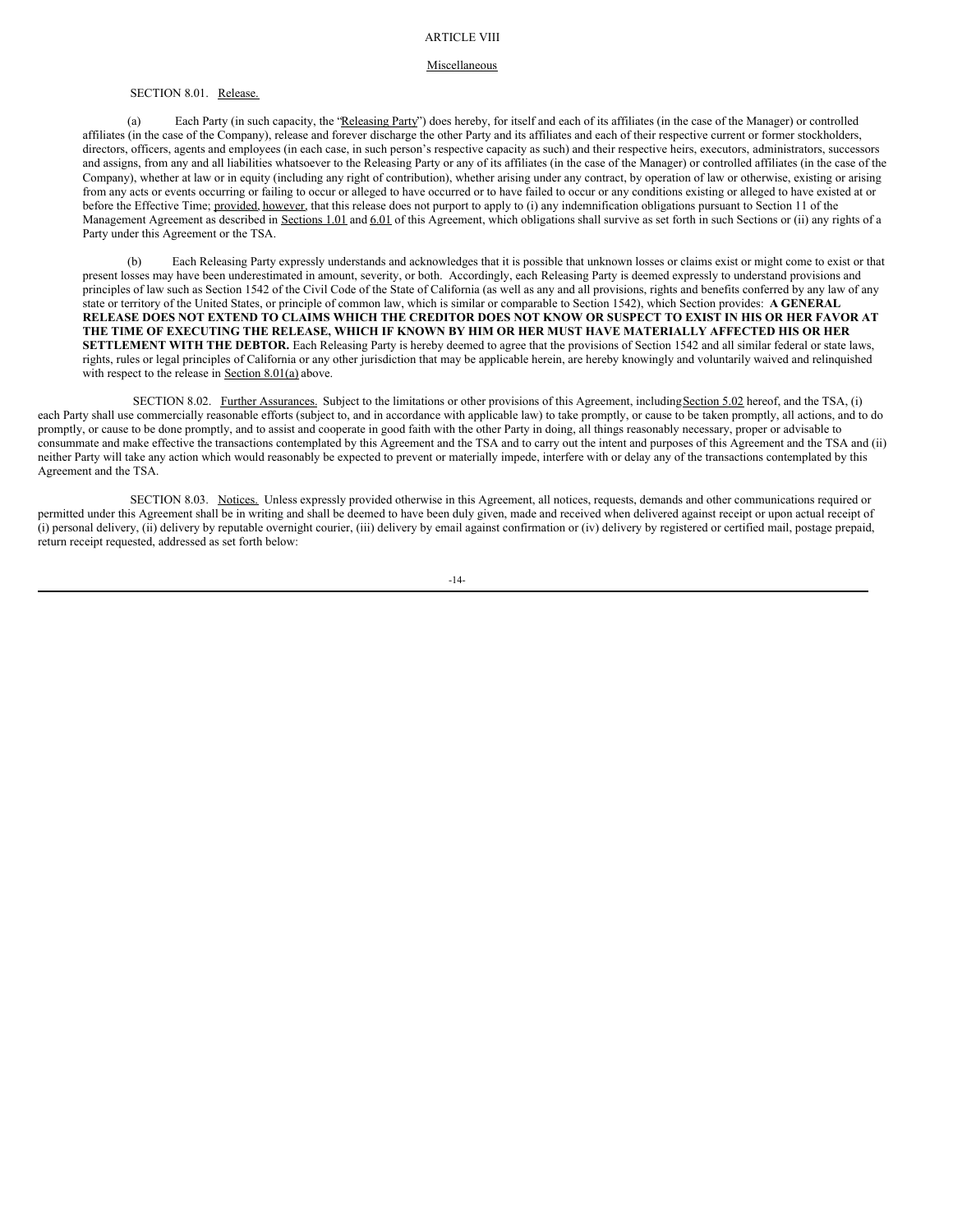#### (a) If to the Company:

New Residential Investment Corp. 1345 Avenue of the Americas 45th Floor New York, New York 10105 Attention: Mr. Michael Nierenberg Email: \*

(b) If to the Manager:

FIG LLC 1345 Avenue of the Americas 46th Floor New York, New York 10105 Attention: Mr. David N. Brooks Email: \*

Either Party may alter the address to which communications or copies are to be sent by giving notice of such change of address in conformity with the provisions of this Section 8.03 for the giving of notice.

SECTION 8.04. Binding Nature of Agreement; Successors and Assigns. This Agreement shall be binding upon and inure to the benefit of the Parties and their respective heirs, personal representatives, successors and permitted assigns as provided in this Agreement. This Agreement may not be assigned by either of the Parties without the prior written consent of the other Party.

SECTION 8.05. Entire Agreement. This Agreement contains the entire agreement and understanding among the Parties with respect to the subject matter of this Agreement, and supersedes all prior and contemporaneous agreements, understandings, inducements and conditions, express or implied, oral or written, of any nature whatsoever with respect to the subject matter of this Agreement. The express terms of this Agreement control and supersede any course of performance and/or usage of the trade inconsistent with any of the terms of this Agreement. This Agreement may not be modified or amended other than by an agreement in writing executed by the Parties.

SECTION 8.06. Controlling Law. This Agreement and all questions relating to its validity, interpretation, performance and enforcement shall be governed by and construed, interpreted and enforced in accordance with the laws of the State of New York, notwithstanding any New York or other conflict-of-law provisions to the contrary.

-15-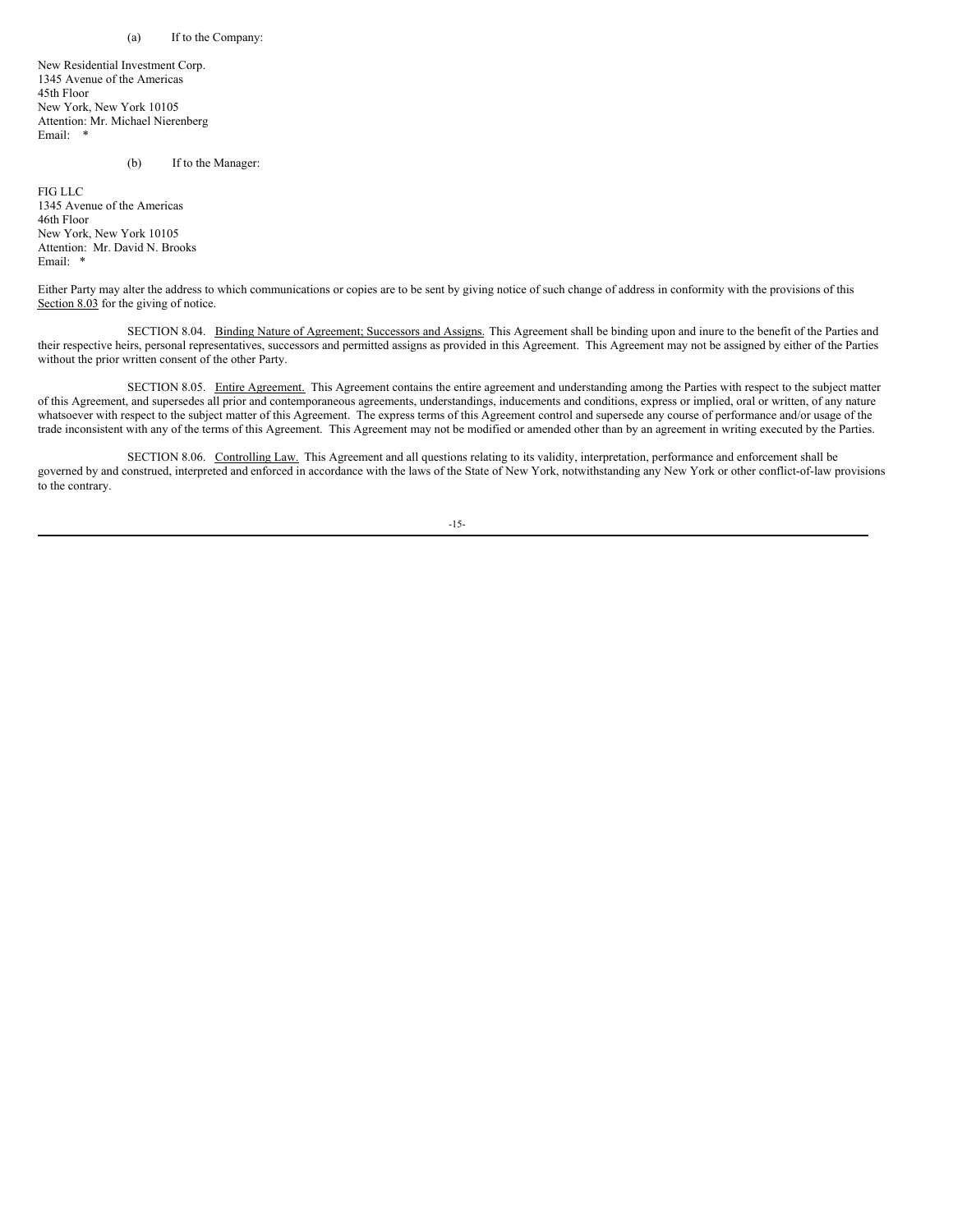SECTION 8.07. Expenses. Except as provided in this Agreement or the TSA, each Party shall pay the expenses and costs incurred by it in connection with the negotiation and execution of this Agreement and each other agreement, document and instrument contemplated by this Agreement and the consummation of the Internalization.

SECTION 8.08. Indulgences, Not Waivers. Neither the failure nor any delay on the part of a Party to exercise any right, remedy, power or privilege under this Agreement shall operate as a waiver thereof, nor shall any single or partial exercise of any right, remedy, power or privilege preclude any other or further exercise of the same or of any other right, remedy, power or privilege, nor shall any waiver of any right, remedy, power or privilege with respect to any occurrence be construed as a waiver of such right, remedy, power or privilege with respect to any other occurrence. No waiver shall be effective unless it is in writing and is signed by the Party asserted to have granted such waiver.

SECTION 8.09. No Third Party Beneficiaries. Except as provided in Sections 3.02, 6.01 and 8.01 hereof, this Agreement is for the sole benefit of the Parties and their respective successors and permitted assigns, and nothing herein, express or implied, is intended to or shall confer upon any other person or entity any legal or equitable right, benefit or remedy of any nature whatsoever under or by reason of this Agreement.

SECTION 8.10. Titles Not to Affect Interpretation. The titles of paragraphs and subparagraphs contained in this Agreement are for convenience only, and they neither form a part of this Agreement nor are they to be used in the construction or interpretation of this Agreement.

SECTION 8.11. Execution in Counterparts. This Agreement may be executed in any number of counterparts, each of which shall be deemed to be an original as against any Party whose signature appears thereon, and all of which shall together constitute one and the same instrument. This Agreement shall become binding when one or more counterparts of this Agreement, individually or taken together, shall bear the signatures of all of the Parties reflected hereon as the signatories.

SECTION 8.12. Provisions Separable. The provisions of this Agreement are independent of and separable from each other, and no provision shall be affected or rendered invalid or unenforceable by virtue of the fact that for any reason any other or others of them may be invalid or unenforceable in whole or in part.

SECTION 8.13. Rules of Construction. Each of the Parties agrees that it has been represented by counsel of its choice during the negotiation and execution of this Agreement and each Party hereto and its counsel cooperated in the drafting and preparation of this Agreement and the documents referred to herein and, therefore, waive the application of any law, regulation, holding or rule of construction providing that ambiguities in an agreement or other document will be construed against the Party drafting such agreement or document.

SECTION 8.14. Gender. Words used herein regardless of the number and gender specifically used, shall be deemed and construed to include any other number, singular or plural, and any other gender, masculine, feminine or neuter, as the context requires.

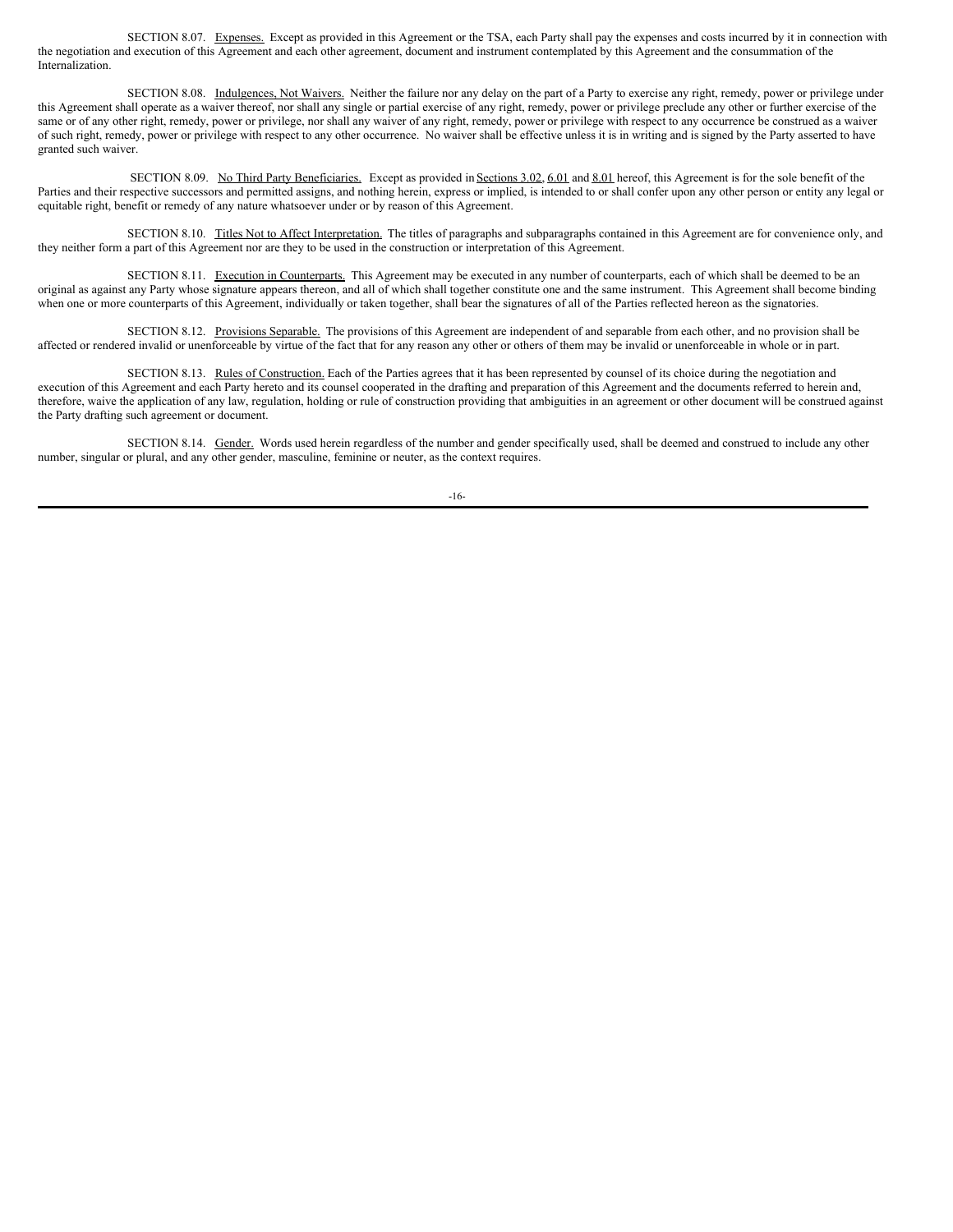SECTION 8.15. Publicity. All press releases or other public communications relating to the transactions contemplated by this Agreement, and the method of the release for publication thereof, shall be subject to the prior mutual approval of the Company and the Manager, which approval shall not be unreasonably withheld, conditioned, delayed or denied by either Party; provided, that no party shall be required to obtain consent pursuant to this Section 8.15 to the extent any proposed release or statement is substantially equivalent to the information that has previously been made public without breach of the obligation under this Section 8.15. The restrictions in this Section 8.15 shall not apply to the extent the public announcement is required by applicable securities law, any governmental authority or stock exchange rule; provided, however, that in such an event, the Party making the announcement shall use its reasonable best efforts to consult with the other Party in advance as to its form, content and timing.

[*The remainder of this page is intentionally left blank*.]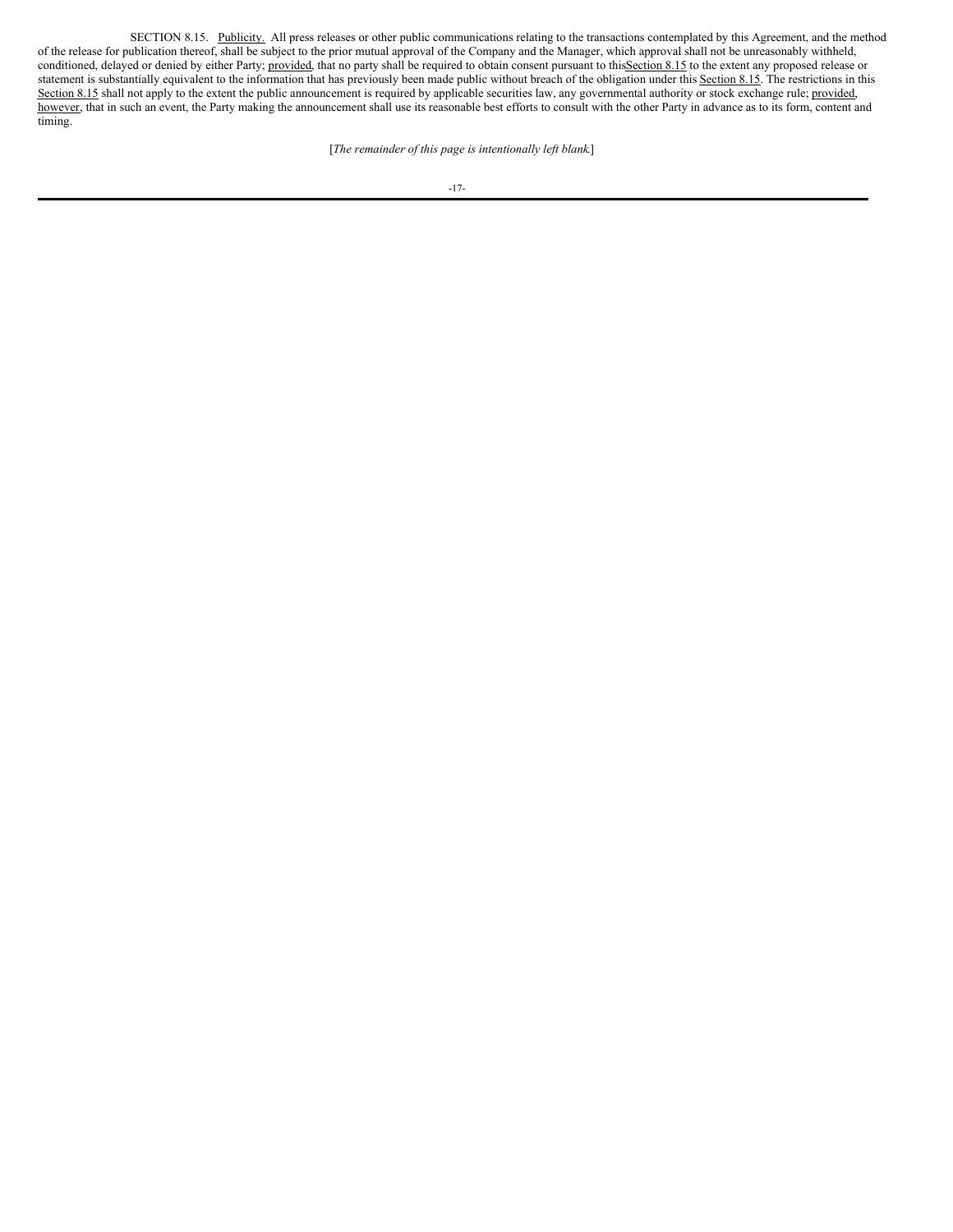IN WITNESS WHEREOF, the Parties have executed this Agreement on the date first written above.

NEW RESIDENTIAL INVESTMENT CORP., a Delaware corporation

By: /s/ Robert J. McGinnis Name: Robert J. McGinnis

Title: Chairman of the Special Committee of the Board of Directors

FIG LLC, a Delaware limited liability company

By: /s/ David N. Brooks

Name: David N. Brooks Title: Secretary

*[Signature Page to Internalization Agreement]*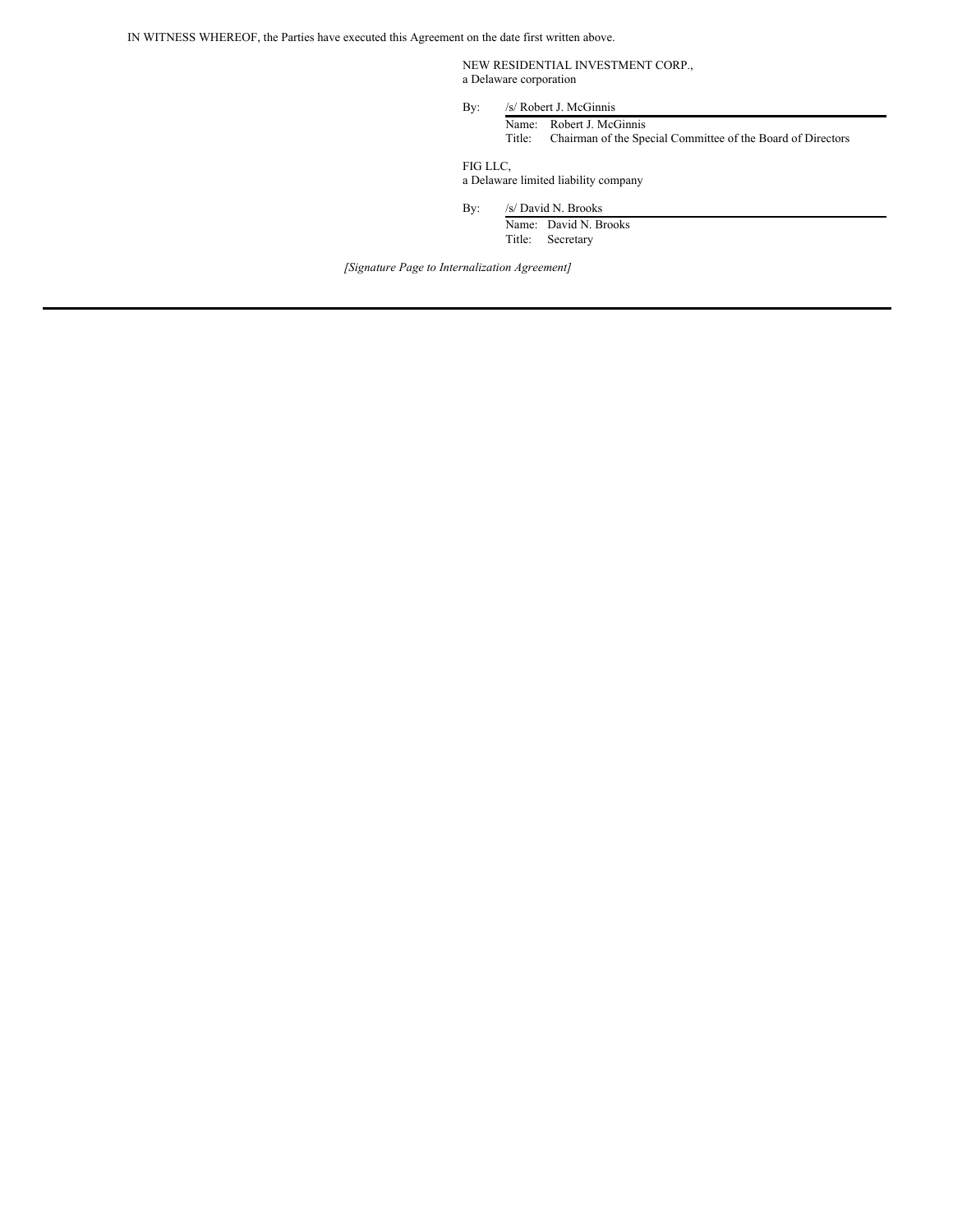#### **EXECUTION VERSION**

#### TRANSITION SERVICES AGREEMENT

This TRANSITION SERVICES AGREEMENT (this "Agreement"), dated as of June 17, 2022 (the "Effective Date"), is made by and between NEW RESIDENTIAL INVESTMENT CORP., a Delaware corporation (the "Company"), and FIG LLC, a Delaware limited liability company ("Service Provider"). The Company and Service Provider are collectively referred to as the "Parties" and each individually as a "Party."

#### WITNESSETH:

WHEREAS, the Company and Service Provider are party to that certain Internalization Agreement, dated as of the Effective Date (the 'Internalization Agreement"), pursuant to which the Parties have terminated Service Provider's role as external manager of the Company as of the Effective Date; and

WHEREAS, pursuant to the Internalization Agreement, the Company and its affiliates will continue to require that Service Provider provide or cause to be provided services during a transitional period following the Effective Date on the terms and subject to the conditions set forth herein.

NOW, THEREFORE, in consideration of the foregoing and the respective covenants and agreements set forth herein, and intending to be legally bound hereby, subject to the conditions and other terms herein set forth, the Parties hereby agree as follows:

#### ARTICLE I

#### Services

Section 1.1 Services. Subject to the terms and conditions of this Agreement, Service Provider shall provide or cause to be provided to the Company and its affiliates all of the services provided by Service Provider to the Company and its affiliates immediately prior to the Effective Date (the "Services"). The Company acknowledges and agrees that Service Provider may provide the Services itself or by or through one or more of its affiliates or third party contractors, provided, however, that Service Provider shall remain responsible for Services provided by its affiliates or third party contractors and any subcontracting shall not relieve Service Provider of its obligations hereunder, including with respect to the scope and level of Services.

#### Section 1.2 Use of Premises.

(a) The Services shall include a right of the Company (at the same rate being charged immediately prior to the Closing) to continue to use the same space to the same extent of, and for the same purposes as, such use prior to the Effective Date with respect to the premises located at 1345 Avenue of the Americas, New York, New York (the "Occupied Premises") during the period beginning on the Effective Date and ending on December 31, 2022 (the "End Date"); provided that (i) the Company will be responsible for reimbursing Service Provider for its pro rata share of the rent (which shall be at the same rate as charged to the Company immediately prior to the Effective Date), any real-estate taxes and any other real-estate costs associated with the Occupied Premises, and (ii) all personnel of the Company or any of its affiliates who occupy the Occupied Premises shall remain subject to all compliance rules and policies applicable to the employees of Service Provider and its affiliates and the Company will reimburse Service Provider for its pro rata share of any costs associated with implementation and oversight of such compliance rules and policies (the foregoing (i) and (ii), the "Premises Costs"). For purposes of this Section 1.2, the pro rata share of the rent, taxes and costs allocated to the Company under clause (i) of this Section 1.2(a) shall be calculated based on the methodology customarily applied by Fortress Investment Group LLC in allocating these types of costs in respect of the Occupied Premises among its affiliates.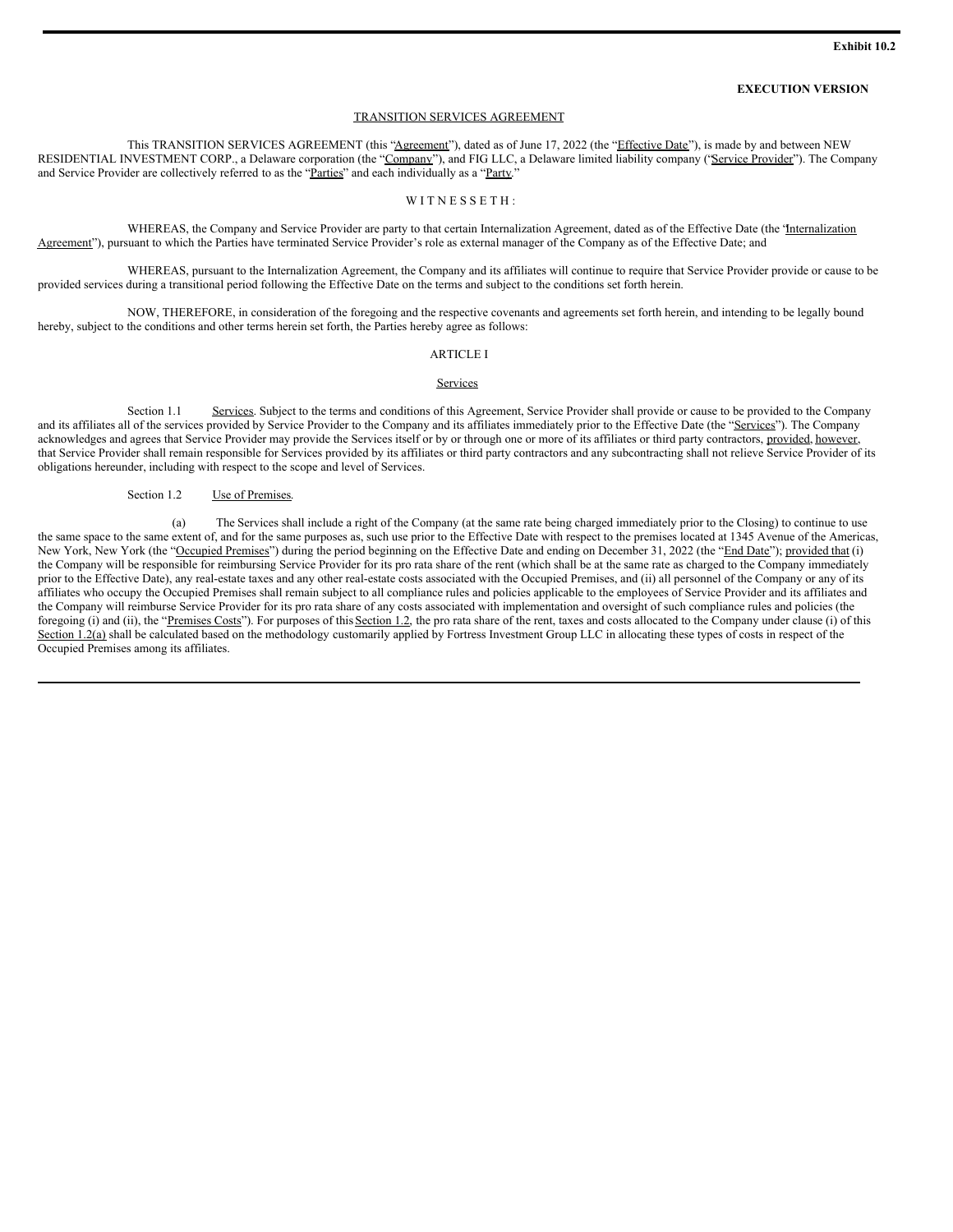(b) If Service Provider enters into any negotiations with potential subtenants in respect of the Occupied Premises, Service Provider shall keep the Company reasonably informed regarding the status of any such negotiations. In the event that prior to the End Date, Service Provider agrees to sublet or terminate the underlying lease agreement in respect of the Occupied Premises, the Company shall vacate the Occupied Premises upon thirty (30) days' written notice (or, if greater, such longer time period afforded to Service Provider under any sublease or termination arrangement) provided by Service Provider.

Section 1.3 Additional Services. The Company may from time to time request in writing that Service Provider provide Services that were not provided by Service Provider or its affiliates immediately prior to the Effective Date but that otherwise are necessary or reasonably beneficial to the business of the Company. Following receipt of such a request, within a commercially reasonably period of time, Service Provider and the Company shall discuss in good faith such requested additional services (the "Additional Services") and the terms and conditions applicable to such Additional Services. If the Parties, acting reasonably and in good faith, agree that such Additional Services reasonably can be provided, then Service Provider shall use commercially reasonable efforts to provide or cause to be provided such Additional Services on the terms and conditions set forth in this Agreement, unless the Parties shall agree in writing to other terms and conditions applicable to such Additional Services. All Additional Services provided under this Section 1.3 shall be deemed to be "Services" under this Agreement.

Section 1.4 Performance of Services. Service Provider shall provide, or cause one or more of its affiliates or third party contractors to provide, the Services in accordance with applicable law and any of Service Provider's written policies and procedures and within the same standard that is commensurate in all material respects (in nature, quality, volume and timeliness) with the standard at which they were provided to the Company as of immediately prior to the Effective Date, subject to any limitations or restrictions reasonably agreed to in writing by the Parties. In addition, if and to the extent an Offer Employee (as defined in the Internalization Agreement) becomes employed or retained by the Company or its affiliates as contemplated under Section 2.02 of the Internalization Agreement, the scope of any individual Service conducted by such Offer Employee shall be reduced proportionally as of the applicable Employment Commencement Date (as defined in the Internalization Agreement).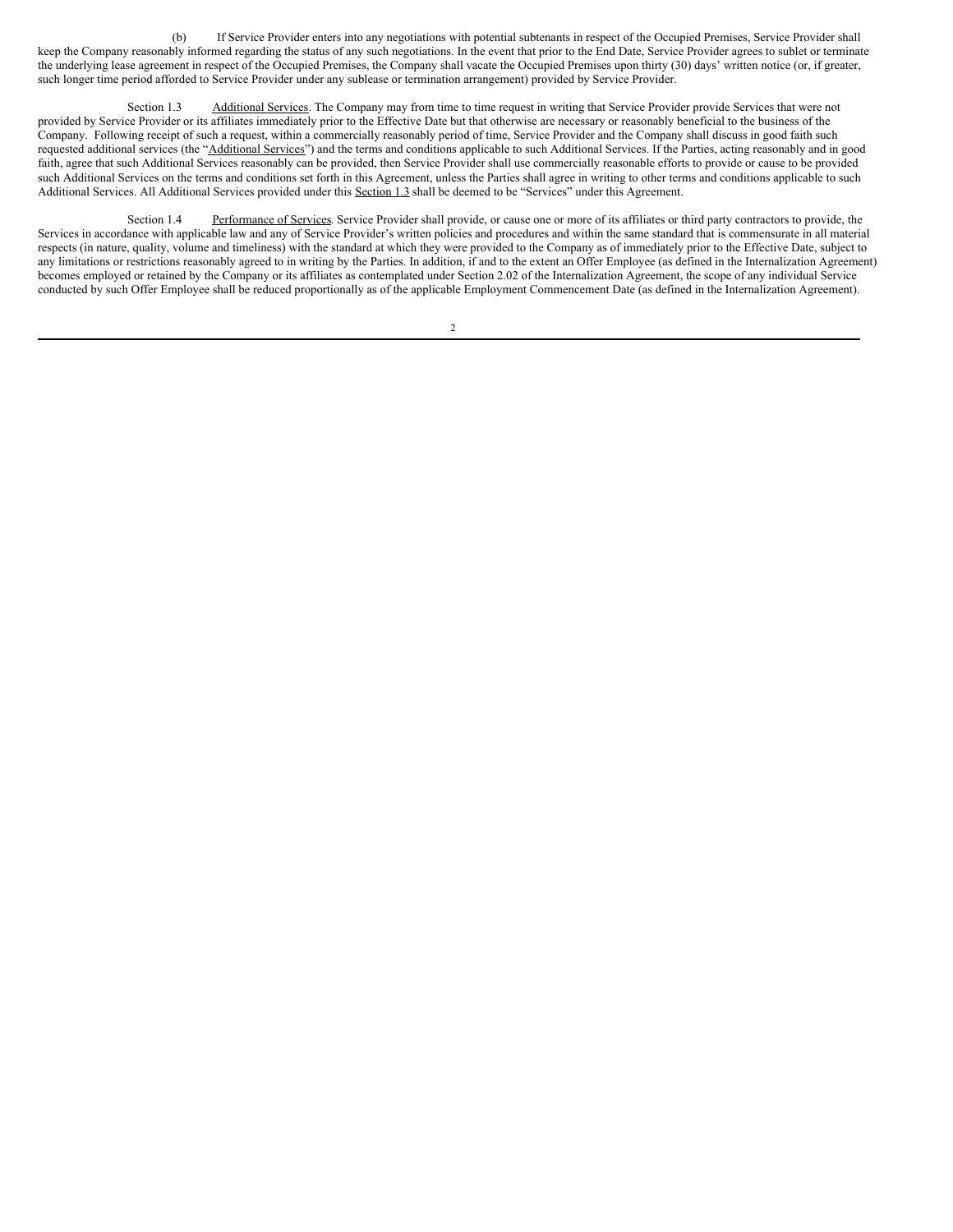Section 1.5 Connectivity, Compliance and Security Measures. The Company shall comply with all policies and procedures of Service Provider that have been provided reasonably in advance to the Company in connection with its access to and use of the Services.

#### Section 1.6 Cost Reimbursements.

(a) As compensation to Service Provider for the Services rendered hereunder, the Company shall, for each Service performed, reimburse Service Provider for its and its affiliates' cost of providing the Services, including the allocated cost of, among other things, overhead, employee wages, compensation, benefits and related costs, the Premises Costs and actually incurred out-of-pocket expenses, in each case, determined using Service Provider's cost allocation methodology consistent with past practice, without any intent to cause Service Provider to receive profit or incur loss (the "Cost Reimbursements"). On a monthly basis, Service Provider shall provide an invoice setting forth the Cost Reimbursements to be charged in arrears to the Company hereunder, including reasonable supporting documentation. Cost Reimbursements shall be paid within forty-five (45) days of the Company's receipt of such invoice. Late payments shall bear interest at the lesser of the prime rate plus two percent (2%) per annum or the maximum rate allowed by law. For the avoidance of doubt, the Cost Reimbursements shall include any costs that the Service Provider or its affiliates incur with respect to 401(k) employer contributions relating to calendar year 2022 for any Offer Employees who remain employed by Service Provider through December 31, 2022.

(b) All sales, use, service and other similar taxes, levies and charges imposed by applicable taxing authorities on the provision of Services (collectively, "Taxes") shall be borne by the Company (excluding, for the avoidance of doubt, any Taxes measured by reference to net income). If Service Provider or any of its affiliates or third party contractors are required to pay such Taxes, (i) Service Provider shall invoice the Company for such Taxes and (ii) the Company shall promptly reimburse Service Provider therefor in accordance with this Section 1.6.

Section 1.7 Direction and Control of Employees. Unless otherwise agreed by the Parties, for purposes of all compensation and employee benefits and welfare matters, all employees and representatives of Service Provider, its affiliates and third party contractors shall be deemed to be employees or representatives of Service Provider, its affiliates or third party contractors and not employees or representatives of the Company. In performing the Services, such employees and representatives shall be under the direction, control and supervision of Service Provider, its affiliates or third party contractors (and not the Company or its affiliates) and Service Provider, its affiliates and third party contractors shall have the sole right to exercise all authority with respect to the employment (including termination of employment), assignment and compensation of such employees, representatives and third party contractors. Notwithstanding the foregoing and as set forth in Section 2.02 of the Internalization Agreement, each Offer Employee that accepts its written offer of employment from the Company shall, effective as of its respective Employment Commencement Date, (i) terminate employment with Service Provider and its affiliates and (ii) be deemed to be an employee only of the Company.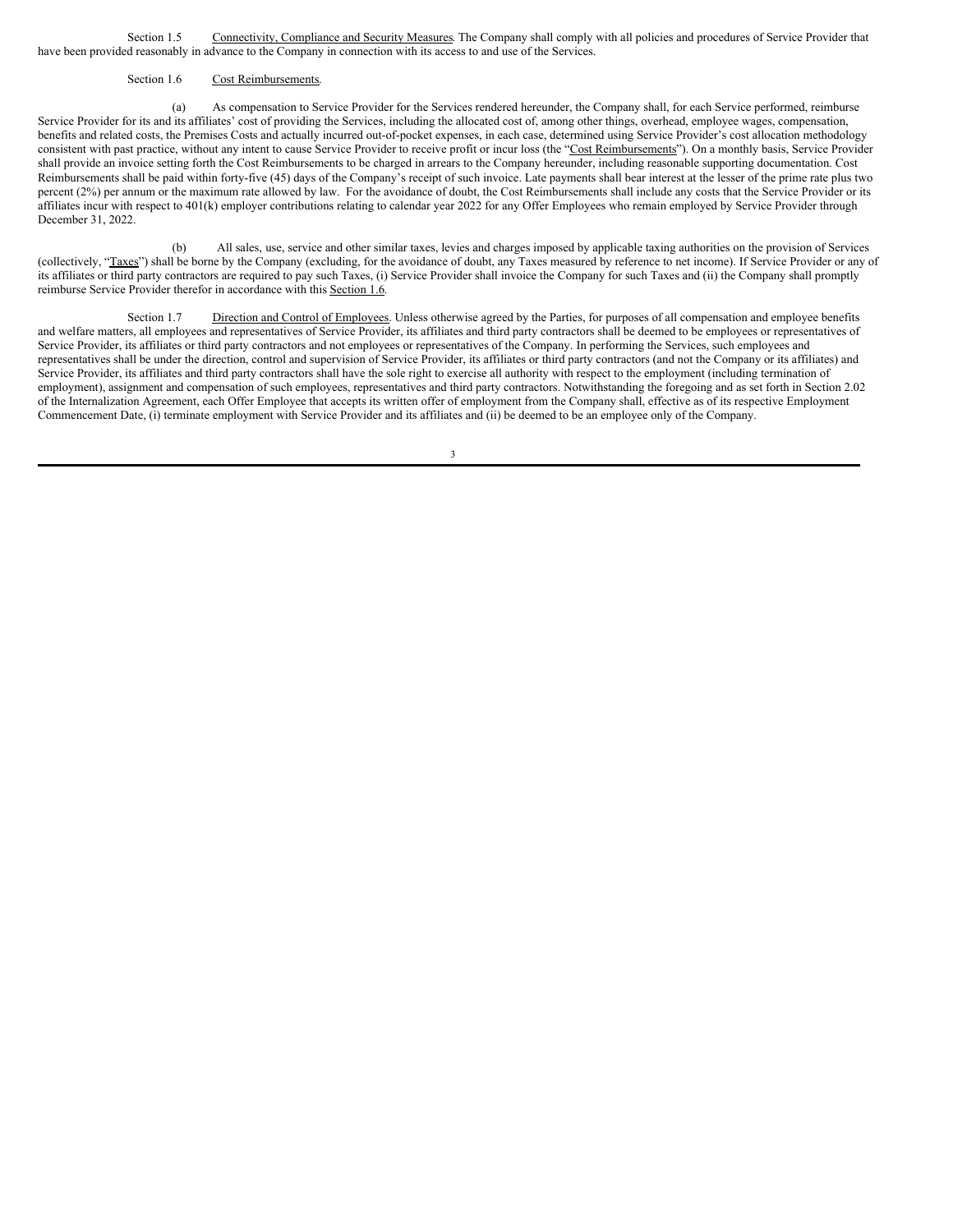Section 1.8 Cooperation of Service Provider. During the Term and following any termination of this Agreement or a Service, Service Provider shall, and shall use commercially reasonable efforts to cause its affiliates and third party contractors to, at the Company's cost, cooperate in good faith with the Company and its affiliates as reasonably requested by the Company to enable the Company to make alternative arrangements for the provision of services substantially consistent with the Services or the replacement or transition of the Services.

Section 1.9 Return of Records owned by the Company. Upon termination of a Service with respect to which Service Provider or its affiliates holds books, records or files, including current or archived copies of computer files, owned by the Company or its affiliates and used by Service Provider, its affiliates or its third party contractors in connection with the provision of a Service to the Company or its affiliates, Service Provider will use commercially reasonable efforts to return to the Company all of such books, records or files as soon as reasonably practicable. The Parties acknowledge and agree that copies of emails relating to the conduct of the business of the Company will be retained by Service Provider in its archival records in compliance with its statutory obligations as an investment adviser. Additionally, Service Provider or its affiliates may retain copies of books, records and files (a) as necessary to comply with applicable laws or court orders and (b) to the extent they have become included in automatic "backups" by routine procedures or by electronic communication or information management systems without the requirement to "scrub" such systems or its backup servers, provided that such copies retained by Service Provider shall remain subject to the use and confidentiality restrictions in this Agreement until such copies are destroyed by Service Provider in accordance with its own information technology and record retention policies and applicable law.

Section 1.10 Work Product and Intellectual Property. Service Provider acknowledges that any and all writings, documents, designs, data and other materials that Service Provider makes, conceives or develops at any time as a result of Service Provider's performance of the Services may be utilized by the Company to the extent necessary to receive and use the Services hereunder. Each Party shall retain its entire right, title and interest in and to intellectual property and other proprietary information that existed prior to, or are created independently of the performance of the Services. In addition, the Company shall be the sole and exclusive owner of any right, title, license or other interest in or to, intellectual property and other proprietary information to the extent exclusively related to the business of the Company, and Service Provider hereby assigns to the Company the right, title and interest of Service Provider in such intellectual property and proprietary information. Without limitation to the foregoing, effective as of the Effective Date, Service Provider hereby assigns to the Company all right, title and interest of Service Provider in and to the name and mark "New Residential Investment Corp.", including U.S. Reg. No. 4569041, and any goodwill associated therewith (and at the request of the Company, Service Provider shall execute a customary and appropriate short-form trademark assignment for purposes of recording such assignment with the United States Patent and Trademark Office).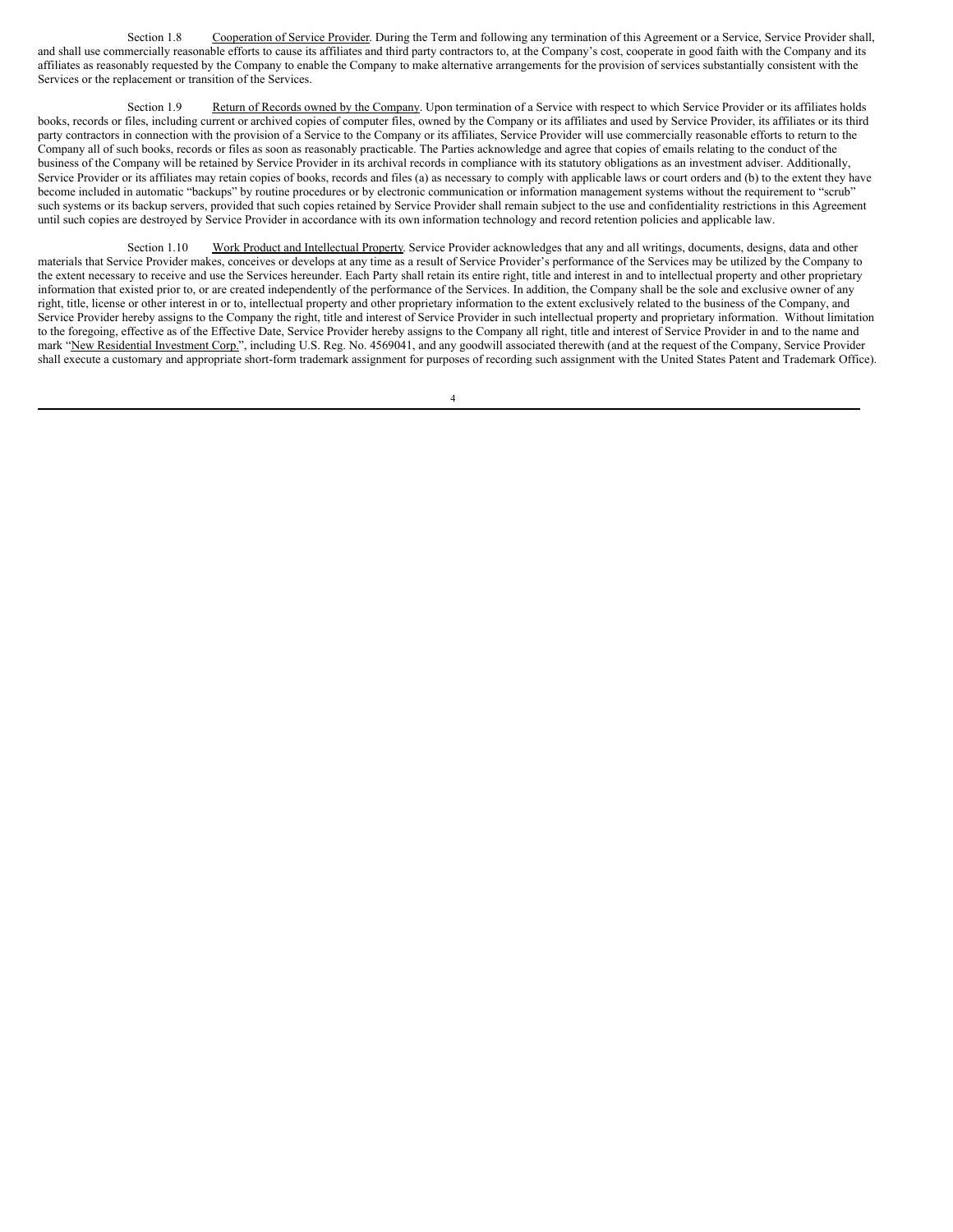#### ARTICLE II

#### CERTAIN COVENANTS

Section 2.1 Cooperation of the Company. The Company shall cooperate with Service Provider in all reasonable respects in the performance of the Services, as applicable.

Section 2.2 Independent Contractor. In providing the Services, Service Provider shall act solely as an independent contractor. Nothing herein shall constitute or be construed to be or create a partnership, joint venture or principal/agent relationship between the Company or any of its affiliates or their respective directors, officers or employees, on the one hand, and Service Provider or any of its affiliates or their respective directors, officers or employees, on the other hand.

Section 2.3 Compliance with Laws and Regulations. Each Party shall be responsible for its own compliance with any and all applicable laws in connection with its performance under this Agreement.

Section 2.4 **Limitation of Liability**; Indemnity.

(a) It is the intent of the Parties that each Party will be responsible for its own acts, errors and omissions and that each Party is liable to the other Party for any actual direct damages incurred by the non-breaching Party as a result of the breaching Party's failure to perform its obligations in the manner required by this Agreement. Notwithstanding the foregoing, no Party will be liable hereunder for, and each Party hereby expressly waives any and all rights with respect to, exemplary, punitive, special, incidental, lost profits, consequential or speculative damages, except to the extent paid in connection with a claim by a third party. Subject to Section 2.4(c), in no event shall Service Provider's liability in the aggregate for any and all damages and losses hereunder exceed the total amount billed to the Company or payable by the Company to Service Provider under this Agreement, it being understood that this limitation shall not apply in the case of fraud or willful misconduct of Service Provider.

(b) The Company shall indemnify, defend and hold Service Provider and its successors, assigns, members, affiliates, employees, officers, participants, shareholders, directors and personal representatives, harmless from and against all losses, liabilities, claims, damages, costs and expenses (including, without limitation, reasonable attorneys' fees and expenses) (collectively, "Losses") that arise out of this Agreement (including the provision of Services to or receipt and use of Services by the Company and its affiliates), except for Losses to the extent arising from any material breach of this Agreement by Service Provider or the gross negligence, fraud or willful misconduct of Service Provider. The foregoing indemnity shall survive the termination of this Agreement.

(c) Service Provider shall indemnify, defend and hold the Company and its successors, assigns, members, affiliates, employees, officers, participants, shareholders, directors and personal representatives, harmless from and against all Losses arising from the gross negligence, fraud or willful misconduct of Service Provider; provided that, in no event shall Service Provider's liability in the aggregate for all Losses indemnified under this Section 2.4(c) exceed the total amount billed to the Company or payable by the Company to Service Provider under this Agreement, it being understood that this limitation shall not apply in the case of fraud or willful misconduct of Service Provider. The foregoing indemnity shall survive the termination of this Agreement.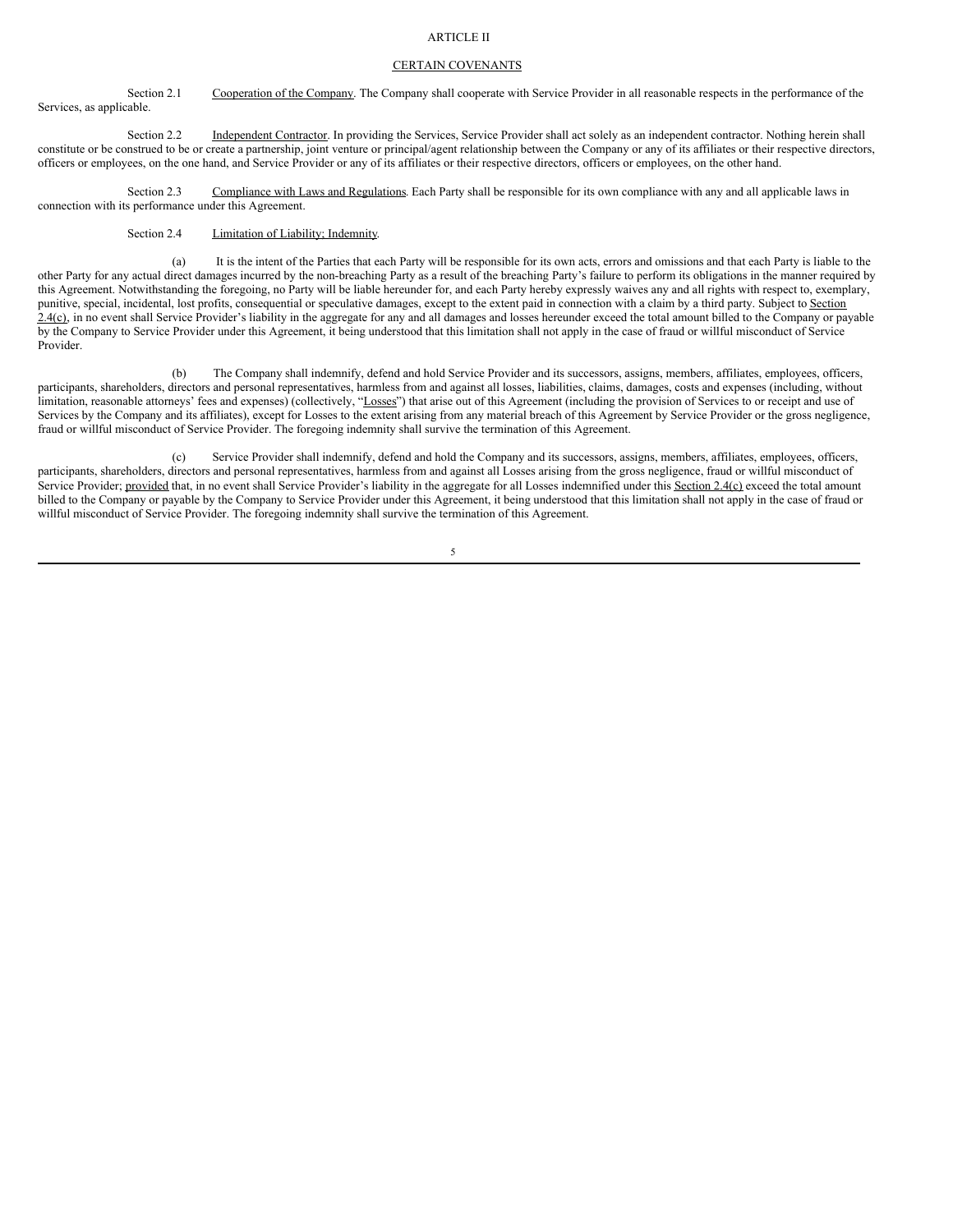#### <span id="page-28-0"></span>ARTICLE III

#### TERM AND TERMINATION

Section 3.1 Term. This Agreement shall commence on the Effective Date and terminate on the earliest to occur of (a) the date on which this Agreement is terminated pursuant to Section 3.3, (b) the date on which the provision of all Services has been terminated pursuant to Section 3.2, or (c) the End Date (such period, the "Term"). The Company may extend the Term or the provision of any individual Service for an additional sixty (60) day period if reasonably requested by the Company no less than sixty (60) days prior to the End Date or expiration date for such Service, whichever is sooner.

Section 3.2 Termination of Individual Services. The Company may terminate at any time any individual Service provided under this Agreement on a Service-by-Service basis upon written notice to Service Provider identifying the particular Service to be terminated and the effective date of termination; provided that, in addition to any other costs due, the Company shall reimburse Service Provider for any actual incremental costs and expenses incurred by Service Provider in connection with any such early termination of a Service, it being agreed that Service Provider shall use commercially reasonable efforts to mitigate such incremental costs and expenses; provided, further, that Service Provider shall reasonably promptly inform the Company if any Services depend upon a Service for which the Company has provided notice of termination, and Service Provider shall be under no further obligation to provide such dependent Services upon such termination (unless the Company withdraws its request to terminate such Service in writing within five (5) business days of Service Provider informing the Company of any such dependent Services, in which case Service Provider shall continue to provide such Service and such dependent Services for the original term). In addition, if and to the extent an Offer Employee becomes employed or retained by the Company or its affiliates as contemplated under Section 2.02 of the Internalization Agreement, the term for any individual Service conducted by such Offer Employee shall automatically terminate as of the applicable Employment Commencement Date.

#### Section 3.3 Termination of Agreement.

(a) This Agreement may be terminated at any time by the mutual written consent of Service Provider and the Company.

(b) Either Service Provider or the Company (the "Initiating Party") may terminate this Agreement with immediate effect by written notice to the other Party on or at any time after the other Party is in material breach of any of its obligations under this Agreement and has failed to remedy the breach within thirty (30) days of receipt of written notice from the Initiating Party giving particulars of the breach and requiring the other Party to remedy the breach.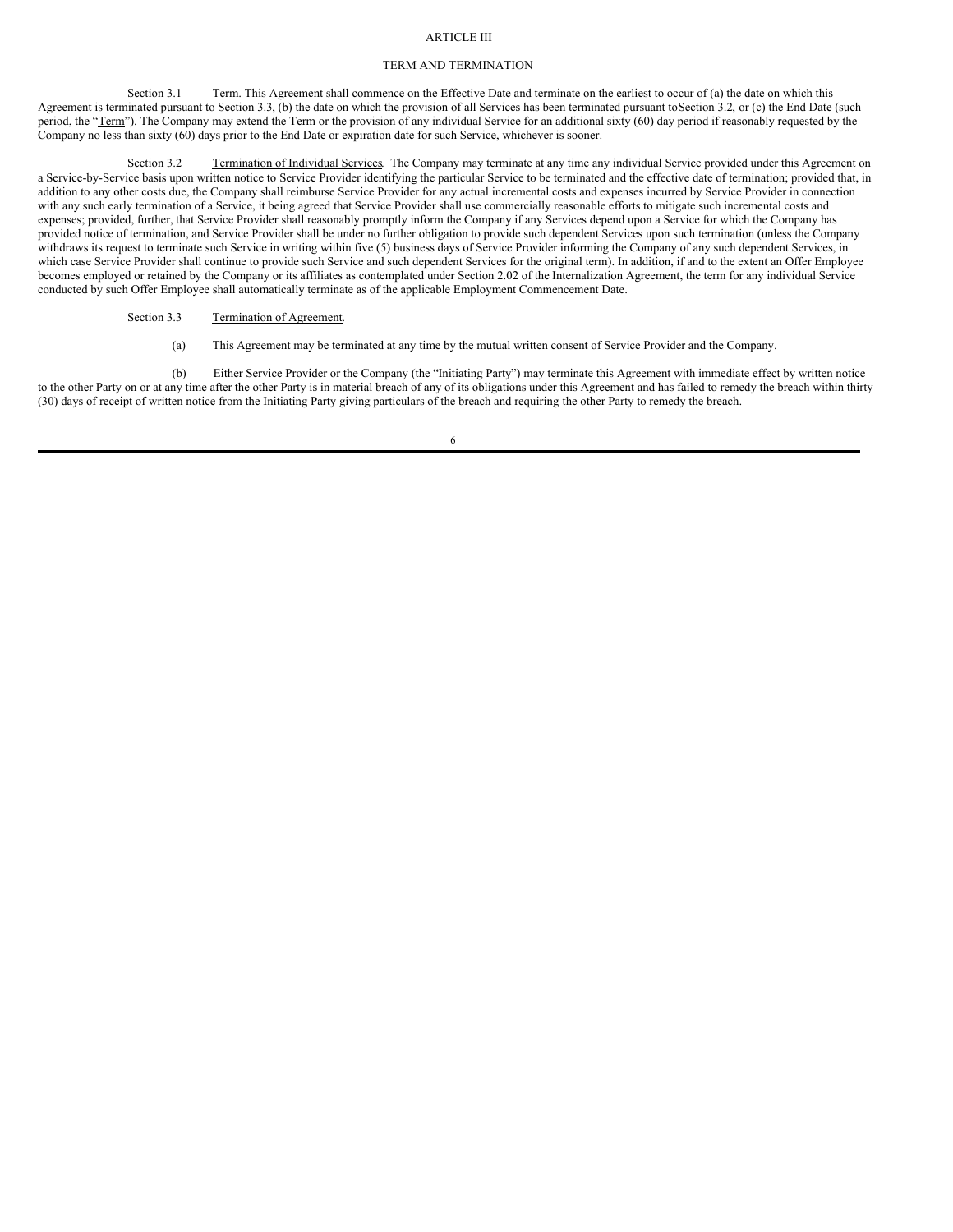(c) Without prejudice to the other rights or remedies Service Provider may have, Service Provider may terminate this Agreement with immediate effect by written notice to the Company if the Company shall have failed to pay any sum overdue and payable to Service Provider in accordance with Section 1.6 hereof for a period of at least thirty (30) days, unless such amount is being disputed in good faith.

(d) Except as otherwise provided in this Agreement, all rights and obligations of Service Provider and the Company shall cease to have effect immediately upon termination of this Agreement except that termination shall not affect the accrued rights and obligations of Service Provider and the Company at the date of termination or any rights and obligations that expressly survive the termination of this Agreement.

#### ARTICLE IV

#### **MISCELLANEOUS**

Section 4.1 Amendments; Waiver. This Agreement may not be amended, altered or otherwise modified, and no provision hereof may be waived, except by written instrument executed by the Company and Service Provider.

Section 4.2 Confidentiality. Each Party shall treat as confidential and shall not make available or disclose any information or material of the other Party that is or has been (a) disclosed by such other Party under or in connection with this Agreement, whether orally, electronically, in writing or otherwise, including copies or (b) learned or acquired by the other Party in connection with this Agreement (collectively, "Confidential Material") to any person, or make or permit any use of such Confidential Material without the prior written consent of the other Party. (The Party disclosing such information or materials, the "Disclosing Party"; the Party receiving such information or materials, the "Receiving Party"). Notwithstanding the foregoing, Confidential Material may be disclosed to personnel and third party contractors of the Receiving Party who need to know such information for purposes of performing the Receiving Party's obligations under this Agreement and who are informed of their obligation to hold such information confidential to the same extent as is applicable to the Receiving Party and in respect of whose failure to comply with such obligation the Receiving Party will be responsible. The provisions of this Section 4.2 shall not apply to any Confidential Material which: (i) is or becomes commonly known within the public domain other than as a result of a disclosure by the Receiving Party in breach of this Agreement; (ii) is obtained from a third party who is lawfully authorized to disclose such information free from any obligation of confidentiality to the Disclosing Party; or (iii) is independently developed by the Receiving Party without use of or reference to any Confidential Material. Notwithstanding any other provision of this Agreement, if the Receiving Party or any of its Representatives is (A) compelled in any legal process or proceeding to disclose any Confidential Material of the Disclosing Party or (B) requested or required by any governmental entity to disclose any Confidential Material, the Receiving Party shall, to the extent not prohibited by law or rule, promptly notify the Disclosing Party in writing of such request or requirement so that the Disclosing Party may seek an appropriate protective order and/or waive in writing the Receiving Party's compliance with the provisions of this Section 4.2. If, in the absence of a protective order or the receipt of a waiver hereunder, the Receiving Party is nonetheless compelled to disclose Confidential Material of the Disclosing Party, the Receiving Party, after written notice to the Disclosing Party (to the extent not prohibited by law or rule), may disclose such Confidential Material only to the extent so required by applicable law. Each Party shall exercise reasonable efforts to obtain reliable assurances that confidential treatment will be accorded the Confidential Material so disclosed.

<sup>7</sup>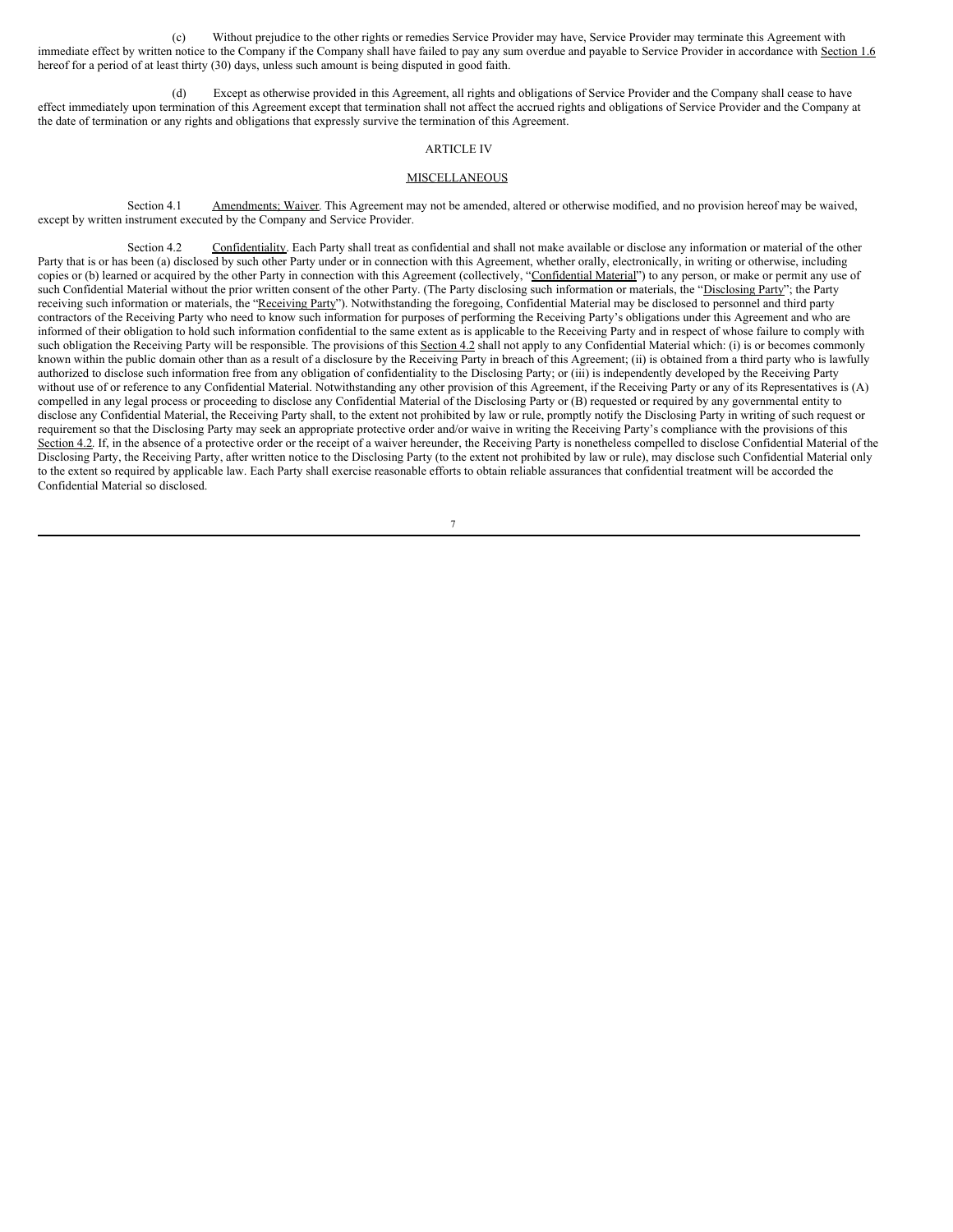Section 4.3 Force Majeure. Any delay, failure or omission by any Party in the performance of any of its obligations under this Agreement shall not be deemed a breach of this Agreement or result in any liability of such Party in respect of such breach, if such delay, failure or omission arises from any cause or causes beyond the reasonable control of such Party, including, but not limited to, acts of God, fire, storm, flood, earthquake, governmental regulation or direction, war, terrorist acts, insurrection, riot, invasion, strike or lockout; provided, however, that (a) the affected Party shall promptly notify the other Party of the existence of such cause or causes and its anticipated duration, (b) the affected Party shall use commercially reasonable efforts to prevent, limit and remove the effects of any such cause or causes and (c) the affected Party shall resume the performance whenever such causes are removed.

Section 4.4 Notices. Unless expressly provided otherwise in this Agreement, all notices, requests, demands and other communications required or permitted under this Agreement shall be in writing and shall be deemed to have been duly given, made and received when delivered against receipt or upon actual receipt of (i) personal delivery, (ii) delivery by reputable overnight courier, (iii) delivery by email against confirmation and (iv) delivery by registered or certified mail, postage prepaid, return receipt requested, addressed as set forth below:

If to Service Provider, at:

FIG LLC 1345 Avenue of the Americas 46th Floor New York, New York 10105 Attention: Mr. David N. Brooks Email: \*

If to the Company, at:

New Residential Investment Corp. 1345 Avenue of the Americas 45th Floor New York, New York 10105 Attention: Mr. Michael Nierenberg Email: \*

Either Party may alter the address to which communications or copies are to be sent by giving notice of such change of address in conformity with the provisions of this Section 4.4 for the giving of notice.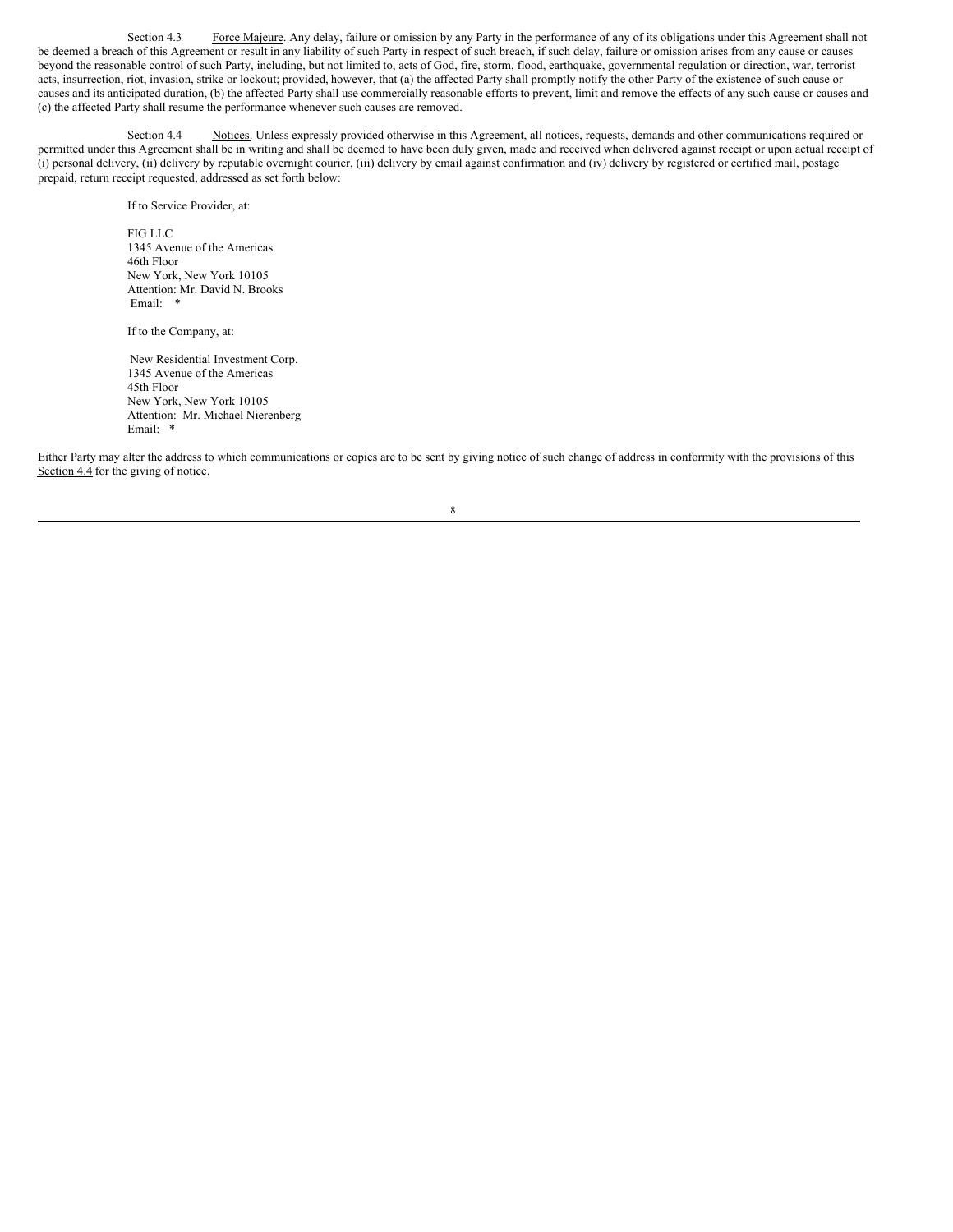Section 4.5 Binding Nature of Agreement; Successors and Assigns. This Agreement shall be binding upon and inure to the benefit of the Parties and their respective heirs, personal representatives, successors and permitted assigns as provided in this Agreement. This Agreement may not be assigned by either of the Parties without the prior written consent of the other Party, except that the Company may assign its rights hereunder to any of its affiliates (provided that no such assignment shall release the Company from its obligations under this Agreement).

Section 4.6 Entire Agreement. This Agreement contains the entire agreement and understanding among the Parties with respect to the subject matter of this Agreement, and supersedes all prior and contemporaneous agreements, understandings, inducements and conditions, express or implied, oral or written, of any nature whatsoever with respect to the subject matter of this Agreement. The express terms of this Agreement control and supersede any course of performance and/or usage of the trade inconsistent with any of the terms of this Agreement. This Agreement may not be modified or amended other than by an agreement in writing executed by the Parties.

Section 4.7 Controlling Law. This Agreement and all questions relating to its validity, interpretation, performance and enforcement shall be governed by and construed, interpreted and enforced in accordance with the laws of the State of New York, notwithstanding any New York or other conflict-of-law provisions to the contrary.

Section 4.8 Dispute Resolution. Article VII of the Internalization Agreement is hereby incorporated into this Agreement by reference as if fully set forth herein, *mutatis mutandis*.

Section 4.9 Expenses. Each Party shall pay the expenses and costs incurred by it in connection with the negotiation and execution of this Agreement.

Section 4.10 Indulgences, Not Waivers. Neither the failure nor any delay on the part of a Party to exercise any right, remedy, power or privilege under this Agreement shall operate as a waiver thereof, nor shall any single or partial exercise of any right, remedy, power or privilege preclude any other or further exercise of the same or of any other right, remedy, power or privilege, nor shall any waiver of any right, remedy, power or privilege with respect to any occurrence be construed as a waiver of such right, remedy, power or privilege with respect to any other occurrence. No waiver shall be effective unless it is in writing and is signed by the Party asserted to have granted such waiver.

Section 4.11 No Third Party Beneficiaries. Except as set forth in Section 2.4, this Agreement is for the sole benefit of the Parties and their respective successors and permitted assigns, and nothing herein, express or implied, is intended to or shall confer upon any other person or entity any legal or equitable right, benefit or remedy of any nature whatsoever under or by reason of this Agreement.

Section 4.12 Titles Not to Affect Interpretation. The titles of paragraphs and subparagraphs contained in this Agreement are for convenience only, and they neither form a part of this Agreement nor are they to be used in the construction or interpretation of this Agreement.

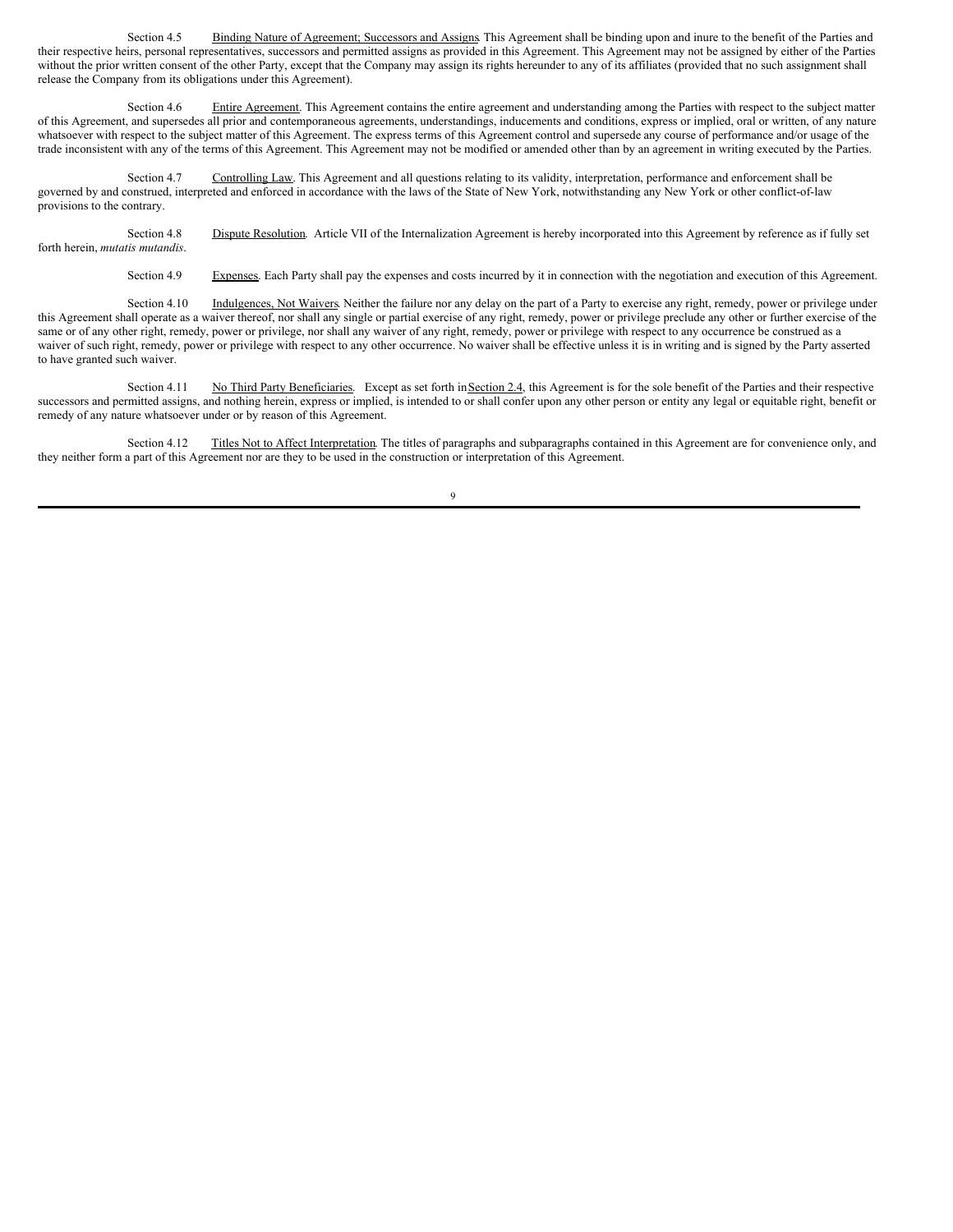Section 4.13 Execution in Counterparts. This Agreement may be executed in any number of counterparts, each of which shall be deemed to be an original as against any Party whose signature appears thereon, and all of which shall together constitute one and the same instrument. This Agreement shall become binding when one or more counterparts of this Agreement, individually or taken together, shall bear the signatures of all of the Parties reflected hereon as the signatories.

Section 4.14 Provisions Separable. The provisions of this Agreement are independent of and separable from each other, and no provision shall be affected or rendered invalid or unenforceable by virtue of the fact that for any reason any other or others of them may be invalid or unenforceable in whole or in part.

Section 4.15 Rules of Construction. Each of the Parties agrees that it has been represented by counsel of its choice during the negotiation and execution of this Agreement and each Party hereto and its counsel cooperated in the drafting and preparation of this Agreement and the documents referred to herein and, therefore, waive the application of any law, regulation, holding or rule of construction providing that ambiguities in an agreement or other document will be construed against the Party drafting such agreement or document.

Section 4.16 Gender. Words used herein regardless of the number and gender specifically used, shall be deemed and construed to include any other number, singular or plural, and any other gender, masculine, feminine or neuter, as the context requires.

*[The remainder of this page is intentionally left blank.]*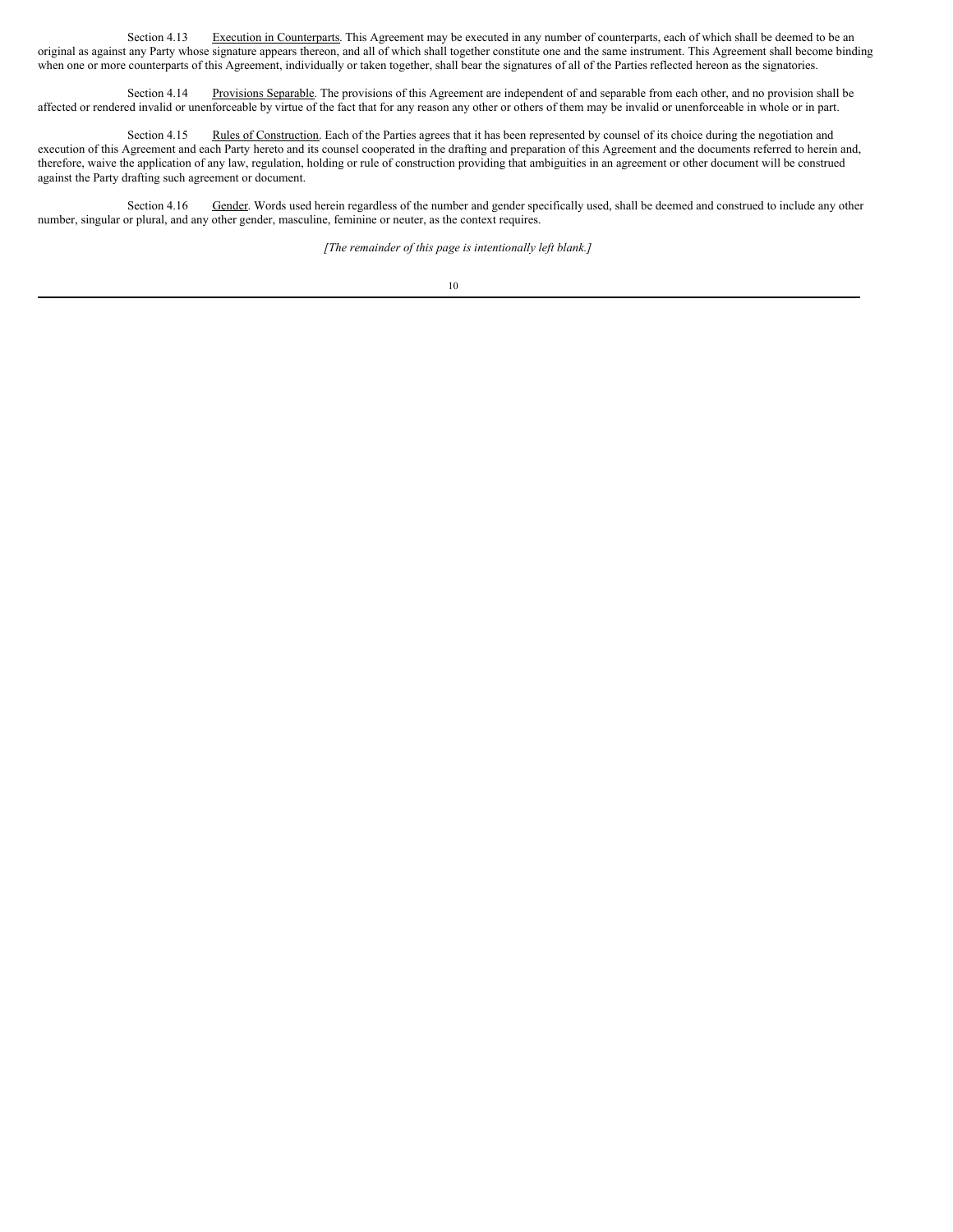IN WITNESS WHEREOF, the Parties have executed this Agreement on the date first written above.

NEW RESIDENTIAL INVESTMENT CORP., a Delaware corporation

By: /s/ Robert J. McGinnis

Name: Robert J. McGinnis Title: Chairman of the Special Committee of the Board of Directors

FIG LLC,

a Delaware limited liability company

By: /s/ David N. Brooks

Name: David N. Brooks Title: Secretary

*[Signature Page to Transition Services Agreement]*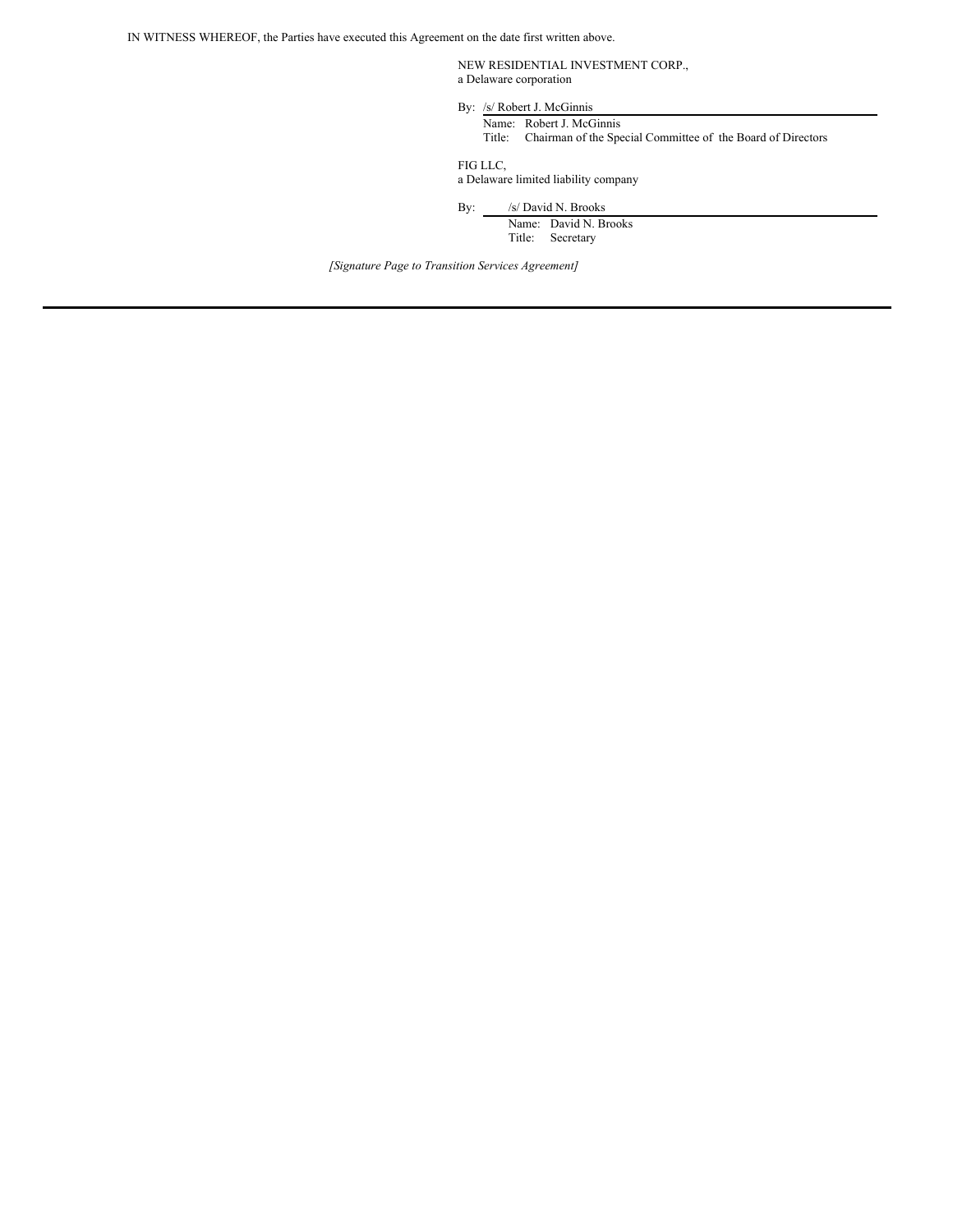

#### *NEW RESIDENTIAL INVESTMENT CORP. ANNOUNCES INTERNALIZATION AND REBRAND TO RITHM CAPITAL, AND DECLARES SECOND QUARTER 2022 DIVIDENDS*

NEW YORK — June 17, 2022 — New Residential Investment Corp. (NYSE: NRZ) ("NRZ" or the "Company") announced today it has entered into agreements providing for the internalization of the Company's management function.

In conjunction with the internalization, the Company announced plans to change its name and rebrand as Rithm Capital Corp. (NYSE: RITM) ("Rithm Capital").

#### *Internalization Agreement*

Under the Internalization Agreement, the parties have terminated the Management and Advisory Agreement, dated May 7, 2015 (the "Management Agreement"), effective as of June 17, 2022 (the "Effective Date"). In connection with the termination of the Management Agreement, the Company has agreed to pay FIG LLC (the "Manager") \$400 million, with \$200 million paid on the Effective Date, \$100 million payable on September 15, 2022 and \$100 million payable on December 15, 2022.

As a result of the termination of the Management Agreement, and subject to an agreed upon transition described in more detail below, NRZ has ceased to be externally managed and now operates as an internally managed REIT.

#### *Continuing Strong Leadership Team*

The Company will continue to be managed by its strong senior leadership team, with Michael Nierenberg as Chairman of the Board, Chief Executive Officer and President and Nick Santoro as Chief Financial Officer and Chief Accounting Officer. In addition, the Company intends to retain employees of the Manager who currently serve in key roles at the Company, including, but not limited to, those who support NRZ's investment, legal, accounting, tax and treasury operations.

#### *Expected Key Benefits of the Internalization*

The Company estimates that the internalization will result in approximately \$60 to \$65 million of cost savings, or \$0.12 to \$0.13 per diluted share, per year.

"We believe the internalization positions the Company for long-term success," said Michael Nierenberg, Chairman, Chief Executive Officer and President of New Residential. "We view this transaction as a way to drive value for shareholders with expected cost savings, incremental synergies and ability to leverage employees across the NRZ ecosystem."

"Our strategy has not changed – we will continue to focus on opportunities across the financial services landscape," continued Mr. Nierenberg. "We are excited about the Company's future and look forward to continuing to produce great returns for our shareholders."

#### *Rebranding to Rithm Capital*

The Company's name change and rebranding to Rithm Capital are intended to highlight a new chapter in the Company's evolution and reinforce its position as a leading diversified company in the financial services and real estate sectors.

# thm

"We are taking this opportunity to rebrand to Rithm Capital and demonstrate the growth of our Company," said Mr. Nierenberg. "We have changed dramatically since our inception, from an owner of MSR assets to a company with complementary operating companies and a unique portfolio of investments. The new name and brand help distinguish us from our operating companies, including Newrez, and reflect our culture, team and ambitions for growth beyond residential mortgages."

The name change will take effect on or about August 1, 2022 pursuant to customary notices, and the Company's new website will be www.RithmCap.com.

#### *Transition Services Agreement*

The Company and the Manager also entered into a Transition Services Agreement (the "Transition Services Agreement"), pursuant to which the Manager will provide (or cause to be provided), at cost, all of the services it was previously providing to the Company immediately prior to the Effective Date until December 31, 2022. The Transition Services Agreement may be terminated earlier in accordance with its terms or if the Company and the Manager agree that no further services are required.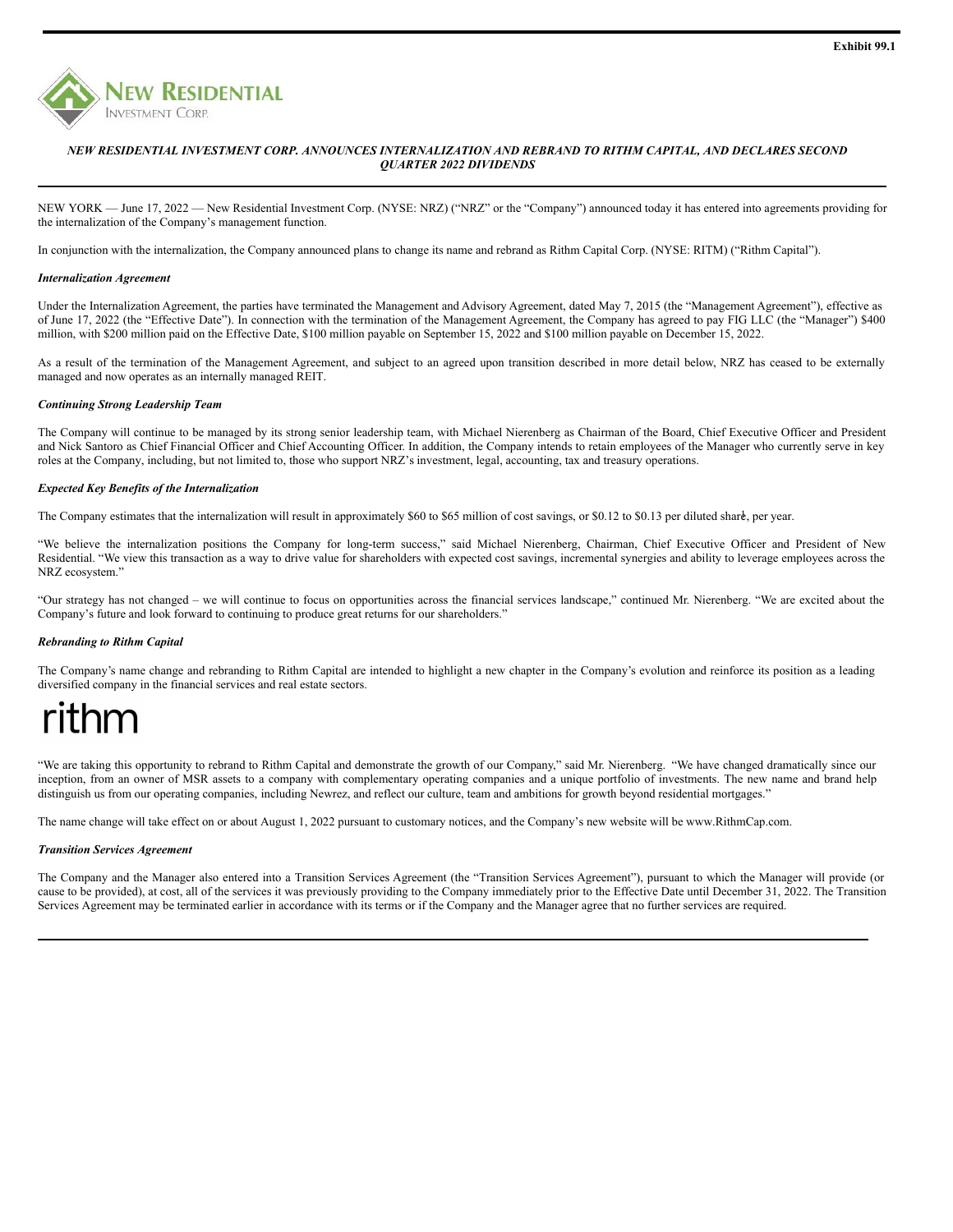#### <span id="page-35-0"></span>*Former Manager*

Prior to the internalization, the Company was externally managed by the Manager, an affiliate of Fortress Investment Group LLC, subject to oversight by the board of directors of the Company (the "Board"), pursuant to the Management Agreement. In accordance with the Management Agreement, the Manager provided the Company with a management team, other personnel and corporate infrastructure. Accordingly, the individuals who provided services to the Company were employees of the Manager. In exchange for the Manager's services, the Company paid the Manager certain fees, including a management fee and, subject to performance, an incentive fee. The Company also reimbursed the Manager for certain costs.

#### *Special Committee of the Board of Directors*

The Board formed a Special Committee composed entirely of independent and disinterested directors to negotiate and approve the terms of the internalization. In connection with the internalization, Jones Lang LaSalle Securities, LLC, an affiliate of Jones Lang LaSalle Americas, Inc., served as financial advisor and Goodwin Procter LLP served as counsel to the Special Committee, and Citigroup Global Markets Inc. served as financial advisor and Skadden, Arps, Slate, Meagher & Flom LLP served as counsel to the Manager.

#### *Second Quarter 2022 Common and Preferred Dividends*

#### Common Stock Dividend

The Board declared a quarterly dividend of \$0.25 per share of common stock for the second quarter 2022. The second quarter common stock dividend is payable on July 29, 2022 to shareholders of record on July 1, 2022.

#### Preferred Stock Dividends

In accordance with the terms of the Company's 7.50% Series A Cumulative Redeemable Preferred Stock ("Series A"), the Board declared a Series A dividend for the second quarter 2022 of \$0.4687500 per share.

In accordance with the terms of the Company's 7.125% Series B Cumulative Redeemable Preferred Stock ("Series B"), the Board declared a Series B dividend for the second quarter 2022 of \$0.4453125 per share.

In accordance with the terms of the Company's 6.375% Series C Cumulative Redeemable Preferred Stock ("Series C"), the Board declared a Series C dividend for the second quarter 2022 of \$0.3984375 per share.

In accordance with the terms of the Company's 7.00% Series D Fixed-Rate Reset Cumulative Redeemable Preferred Stock ("Series D"), the Board declared a Series D dividend for the second quarter 2022 of \$0.4375000 per share.

Dividends for the Series A, Series B, Series C and Series D are payable on August 15, 2022 to preferred shareholders of record on July 15, 2022.

(1) Cost savings per diluted share based on 484,144,724 estimated weighted average diluted shares as of June 30, 2022.

#### **INVESTOR CONFERENCE CALL**

New Residential's management will host a conference call on Tuesday, June 21, 2022 at 8:00 A.M. Eastern Time. A copy of the presentation will be posted to the Investor Relations section of New Residential's website, www.newresi.com.

All interested parties are welcome to participate on the live call. The conference call may be accessed by dialing 1-833-974-2382 (from within the U.S.) or 1-412-317-5787 (from outside of the U.S.) ten minutes prior to the scheduled start of the call; please reference "New Residential Investor Update Call." In addition, participants are encouraged to pre-register for the conference call at https://dpregister.com/sreg/10168094/f350652cf2.

A simultaneous webcast of the conference call will be available to the public on a listen-only basis at www.newresi.com. Please allow extra time prior to the call to visit the website and download any necessary software required to listen to the internet broadcast.

A telephonic replay of the conference call will also be available two hours following the call's completion through 11:59 P.M. Eastern Time on Tuesday, June 28, 2022 by dialing 1-877-344-7529 (from within the U.S.) or 1-412-317-0088 (from outside of the U.S.); please reference access code "3092902."

#### **ABOUT NEW RESIDENTIAL INVESTMENT CORP.**

New Residential Investment Corp. is a leading provider of capital and services to the mortgage and financial services industry. The Company's mission is to generate attractive risk-adjusted returns in all interest rate environments through a complementary portfolio of investments and operating businesses. Since inception in 2013, the Company has delivered approximately \$4.0 billion in dividends to shareholders. The Company's investment portfolio is composed of mortgage servicing related assets (full and excess MSRs and servicer advances), residential securities (and associated called rights) and loans (including single family rental), and consumer loans. The Company's investments in operating entities include leading origination and servicing platforms through wholly-owned subsidiaries, Newrez LLC, Caliber Home Loans Inc., and Genesis Capital LLC, as well as investments in affiliated businesses that provide mortgage related services. The Company is organized and conducts its operations to qualify as a real estate investment trust (REIT) for federal income tax purposes, and is headquartered in New York City.